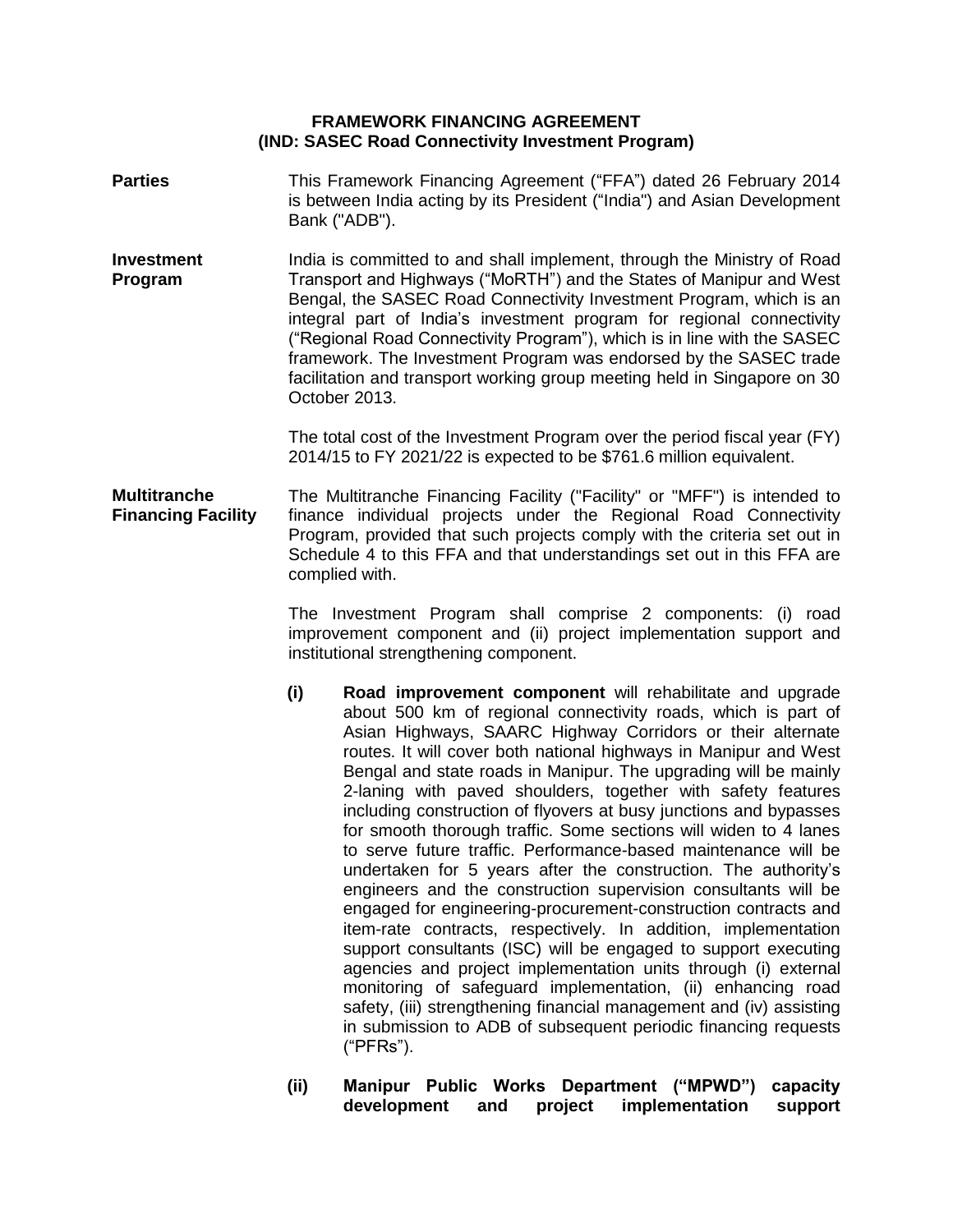**component** will support capacity development of MPWD together with implementation support especially in strengthening financial management systems and managing larger contracts with performance-based maintenance.

This FFA does not constitute a legal obligation on the part of ADB to commit any financing. ADB has the right to deny any financing request made by India, cancel the uncommitted portion of the Facility, and withdraw India's right to request any financing tranche under the Facility. Financing tranches may be made available by ADB provided matters continue to be in accordance with the general understandings and expectations on which the Facility is based and which are laid out in this FFA.

This FFA does not constitute a legal obligation on the part of India to request any financing. India has the right not to request any financing under the Facility. India also has the right at any time to cancel any uncommitted portion of the Facility.

India and ADB may exercise their respective rights to cancel the Facility or any uncommitted portion thereof, and ADB may exercise its right to refuse a financing request, by giving written notice to such effect to the other party. The written notice will provide an explanation for the cancellation or refusal and, in the case of a cancellation, specify the date on which the cancellation takes effect.

### *Financing Plan*

The Financing Plan for the Investment Program is summarized below.

| (\$ million)                                                  |       |        |  |
|---------------------------------------------------------------|-------|--------|--|
| <b>Source</b>                                                 | Total | %      |  |
| Asian Development Bank                                        | 500.0 | 65.6%  |  |
| Government of India and<br><b>State Government of Manipur</b> | 261.6 | 34.4%  |  |
|                                                               | 761.6 | 100.0% |  |

#### **Indicative Financing Plan**

**Financing Terms** ADB will provide loans to finance projects under the Investment Program, as and when they are ready for financing, provided India is in compliance with the understandings hereunder, the projects are in line with those same understandings and a related request is made under a PFR. Each loan will constitute a tranche. Any amount under the individual tranche that is cancelled will replenish the Facility by an equivalent amount and will be available for subsequent tranches.

> Each tranche may be financed under terms different from the financing terms of previous or subsequent tranches. The choice of financing terms will depend on the project, capital market conditions, and ADB's financing policies, all prevailing on the date of signing the legal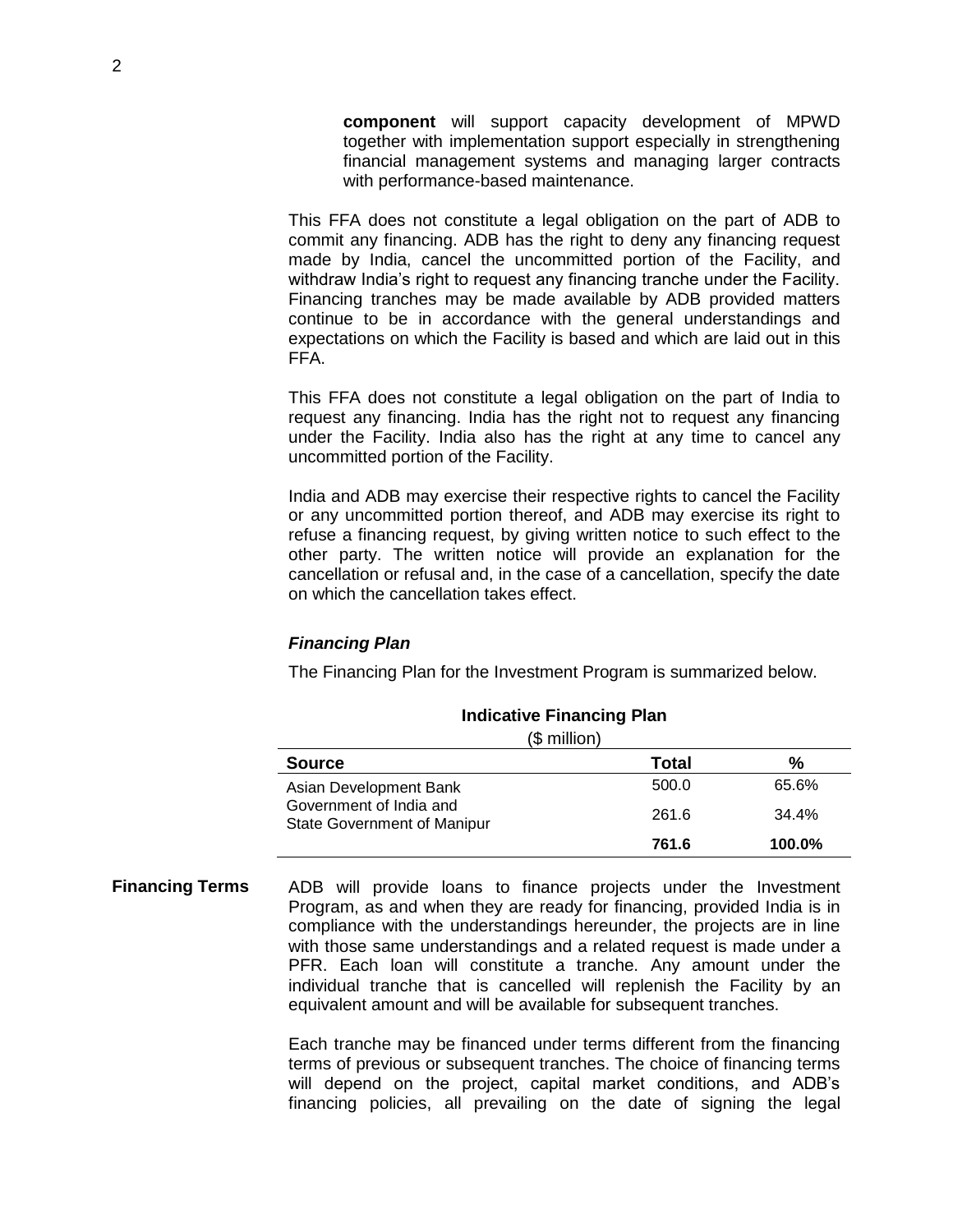agreement for such tranche.

Tranches may be provided in sequence or simultaneously, and some may overlap in time with each other.

Commitment charges are not payable on the Facility. These are payable only on financing actually committed by ADB as a loan. ADB rules on commitment charges, which are in effect when the legal agreements are signed for a tranche, will apply with respect to such tranche.

#### *Amount*

The maximum financing amount available under the Facility is five hundred million dollars (\$500,000,000). It will be provided in individual tranches from ADB's ordinary capital resources. $<sup>1</sup>$ </sup>

#### *Availability Period*

The last date on which any disbursement under any tranche may be made will be 30 June 2022. The last financing tranche is expected to be executed no later than 31 December 2019.

#### *Terms and Conditions*

India will cause the proceeds of each tranche to be applied to the financing of expenditures of the Investment Program, in accordance with conditions set forth in this FFA and the legal agreements for each tranche.

**Execution and Implementation** The Executing Agency for the national highways subprojects will be MoRTH. The Executing Agency for state roads subprojects in the State of Manipur and MPWD capacity development will be the State of Manipur acting through MPWD. The executing agencies will carry out the Investment Program in accordance with the principles set forth in Schedule 1 to this FFA, and as supplemented in the legal agreements for each tranche.

> MoRTH will set up a Project Implementation Unit (PIU) in Manipur and West Bengal to implement national highway subprojects. For national highway subprojects in West Bengal, the West Bengal Public Works Department was designated as PIU/Implementing Agency. For national highway subprojects in Manipur, MoRTH will be PIU supported by the Manipur Public Works Department. PIUs will be headed by the Project Director, and will be staffed with qualified officials in the field of road engineering, procurement and contract management, environmental management, resettlement, and accounting.

**Periodic Financing Request** India may request, and ADB may agree, to provide loans under the Facility to finance projects under the Investment Program upon the

<sup>&</sup>lt;sup>1</sup> The Ordinary Operations Loan Regulations applicable to LIBOR-based Loans made from ADB's Ordinary Capital Resources dated 1 July 2001 or as thereafter amended (the "OCR Loan Regulations") will apply to each loan under the Facility, subject to modifications, if any, that may be included under any loan agreement.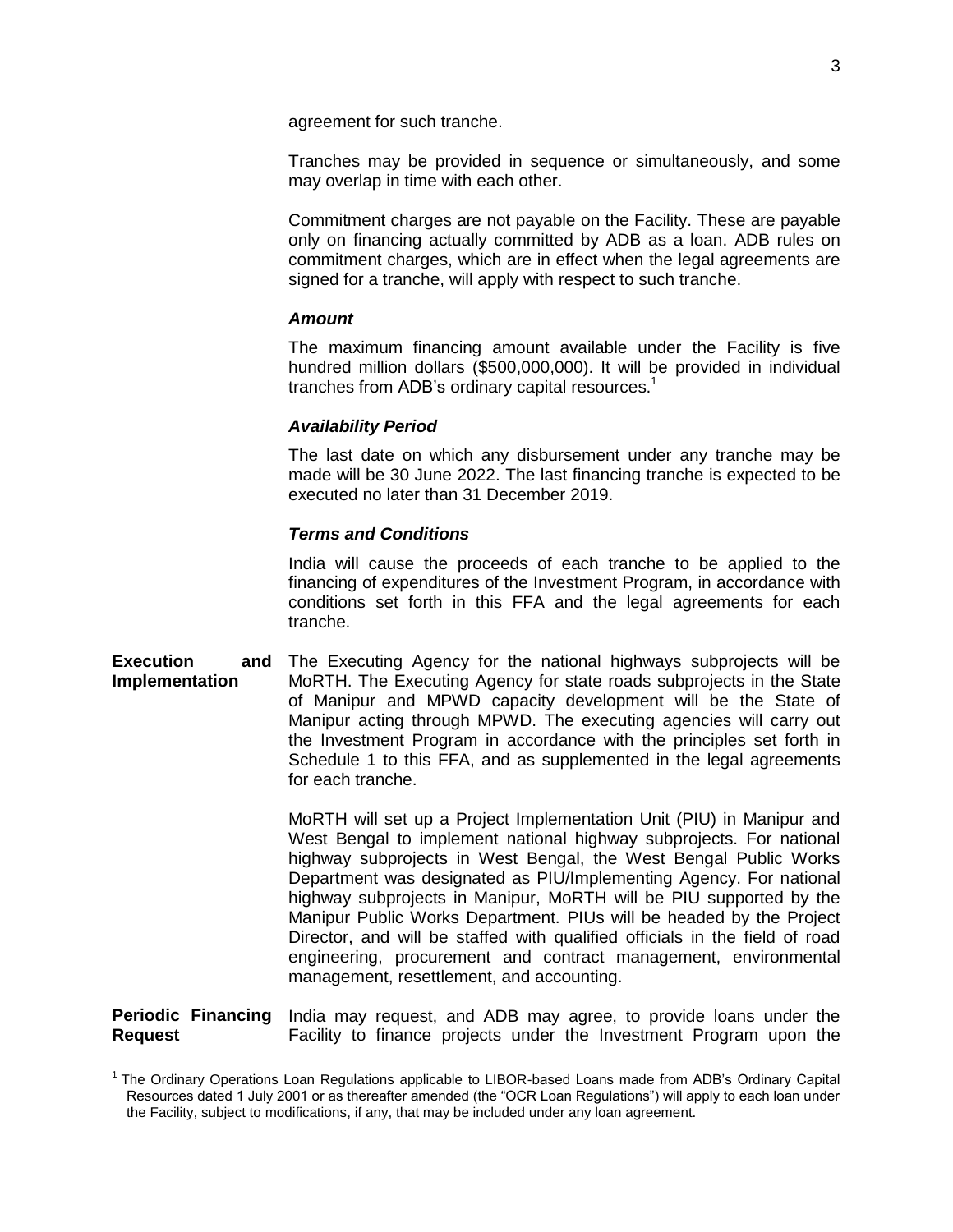|                                                      | submission of PFRs. Each PFR should be submitted by India. ADB will<br>review the PFR, and if found satisfactory will prepare the related legal<br>agreements. India will make available to MoRTH (for the national<br>highways subprojects) and the State of Manipur (for state roads<br>subprojects in the State of Manipur) the proceeds of the loan in<br>accordance with the related PFR and the legal agreements for each<br>tranche.   |
|------------------------------------------------------|-----------------------------------------------------------------------------------------------------------------------------------------------------------------------------------------------------------------------------------------------------------------------------------------------------------------------------------------------------------------------------------------------------------------------------------------------|
|                                                      | Each individual tranche will be for an amount of no less than fifty million<br>dollars (\$50,000,000), or equivalent.                                                                                                                                                                                                                                                                                                                         |
|                                                      | The projects for which financing is requested under the PFR will be<br>subject to the criteria set out in Schedule 4 to this FFA, satisfactory due<br>diligence, preparation of relevant safeguards and fiduciary frameworks<br>and other documents, including performance assessment of previous<br>loans and incorporation of lessons into the requested loan.                                                                              |
|                                                      | Until notice is otherwise given by India, each of the Secretary, Additional<br>Secretary, Joint Secretary, Director, or Deputy Secretary in the<br>Department of Economic Affairs of the Ministry of Finance of the<br>Government of India is designated as authorized representatives of India<br>for the purpose of executing PFRs.                                                                                                         |
| <b>General</b><br>Implementation<br><b>Framework</b> | The Facility will be implemented in accordance with the general<br>framework set out in Schedule 3 to this FFA.                                                                                                                                                                                                                                                                                                                               |
| <b>Procedures</b>                                    | Tranches to be provided under the Facility will be subject to the following<br>procedures and undertakings:                                                                                                                                                                                                                                                                                                                                   |
|                                                      | (i)<br>India will have notified ADB of a forthcoming PFR in advance of<br>the submission of the PFR;                                                                                                                                                                                                                                                                                                                                          |
|                                                      | (ii)<br>India will have submitted a PFR in the format agreed with ADB;                                                                                                                                                                                                                                                                                                                                                                        |
|                                                      | ADB may in its sole discretion, for reasons provided, decline to<br>(iii)<br>authorize the negotiation and execution of any legal agreement<br>for a tranche; and                                                                                                                                                                                                                                                                             |
|                                                      | If ADB confirms acceptance of the PFR, the legal agreements<br>(iv)<br>will be negotiated and executed by the parties.                                                                                                                                                                                                                                                                                                                        |
| <b>PFR Information</b>                               | The PFR will substantially be in the standard form required by ADB, and<br>will contain the following details:                                                                                                                                                                                                                                                                                                                                |
|                                                      | (i)<br>Loan amount;<br>(ii)<br>Description of the project to be financed;<br>Cost estimates and financing plan;<br>(iii)<br>Implementation arrangements specific to the projects;<br>(iv)<br>Confirmation of the continuing validity of and adherence to the<br>(V)<br>understandings in this FFA;<br>Confirmation of compliance with the provisions under previous<br>(vi)<br>loan agreement(s) and project agreement(s) as appropriate; and |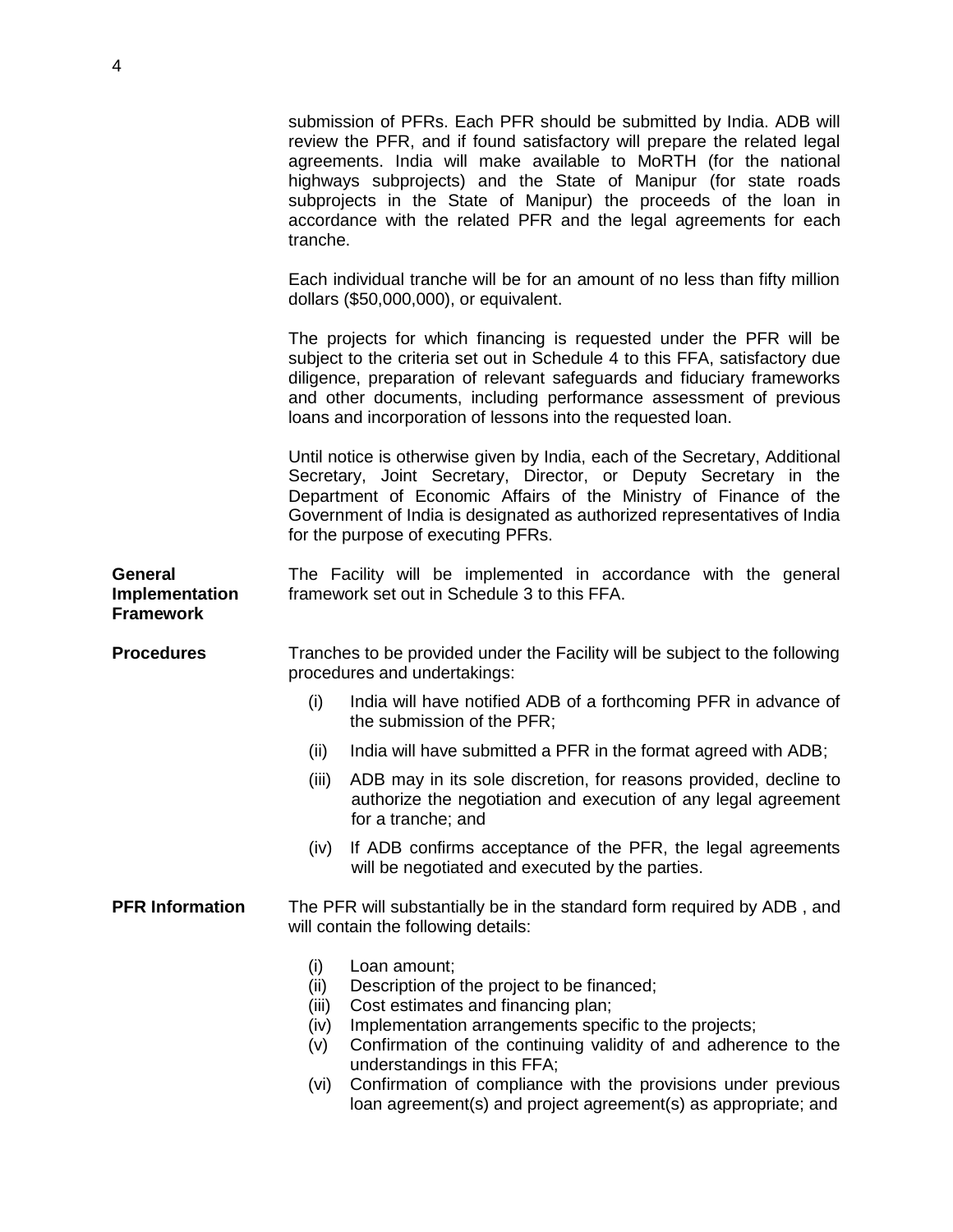- financed under such tranche. from time to time). **Consulting Services** as amended from time to time). **Advance Contracting and Retroactive Financing** by ADB to finance the related project. Disbursement Handbook (2012, as amended from time to time). **Monitoring, Evaluation, and Reporting Arrangements**  will be evaluated. as Schedule 3 and the Facility Administration Manual. **Undertakings** The undertakings provided by India are set out in Schedule 6 to this
	- FFA.

## **INDIA ASIAN DEVELOPMENT BANK**

By By the contract of the By By the contract of the By

Sheyphali B. Sharan **Director** Department of Economic Affairs

M. Teresa Kho Country Director

- (vii) Other information as may be required under the Facility Administration Manual, or reasonably requested by ADB.
- **Safeguards** Attached as Schedule 5 to this FFA are references to the Safeguard Frameworks that will be complied with during implementation of the Facility. ADB's safeguard policies in effect as of the signing of legal agreements for a tranche will be applied with respect to the projects
- **Procurement** All goods and services to be financed under the Facility will be procured in accordance with ADB's Procurement Guidelines (2013, as amended

All consulting services to be financed under the Facility will be procured in accordance with ADB's Guidelines on the Use of Consultants (2013,

- Under each tranche, ADB may, subject to its policies and procedures, allow on request (a) advance contracting of civil works, equipment and materials, and consulting services and (b) retroactive financing of eligible expenditures for civil works, equipment and materials and consulting services up to 20% of the proposed individual loan, incurred prior to loan effectiveness but not earlier than 12 months before the date of signing of the related legal agreement. Any approval by ADB of advance contracting and/or retroactive financing will not constitute a commitment
- **Disbursement** Disbursements will be made in accordance with ADB's Loan

The Design and Monitoring Framework for the Facility is set out in Schedule 2 to this FFA, against which the implementation effectiveness

> Further details regarding the monitoring, evaluation and reporting arrangements are provided in the Implementation Framework attached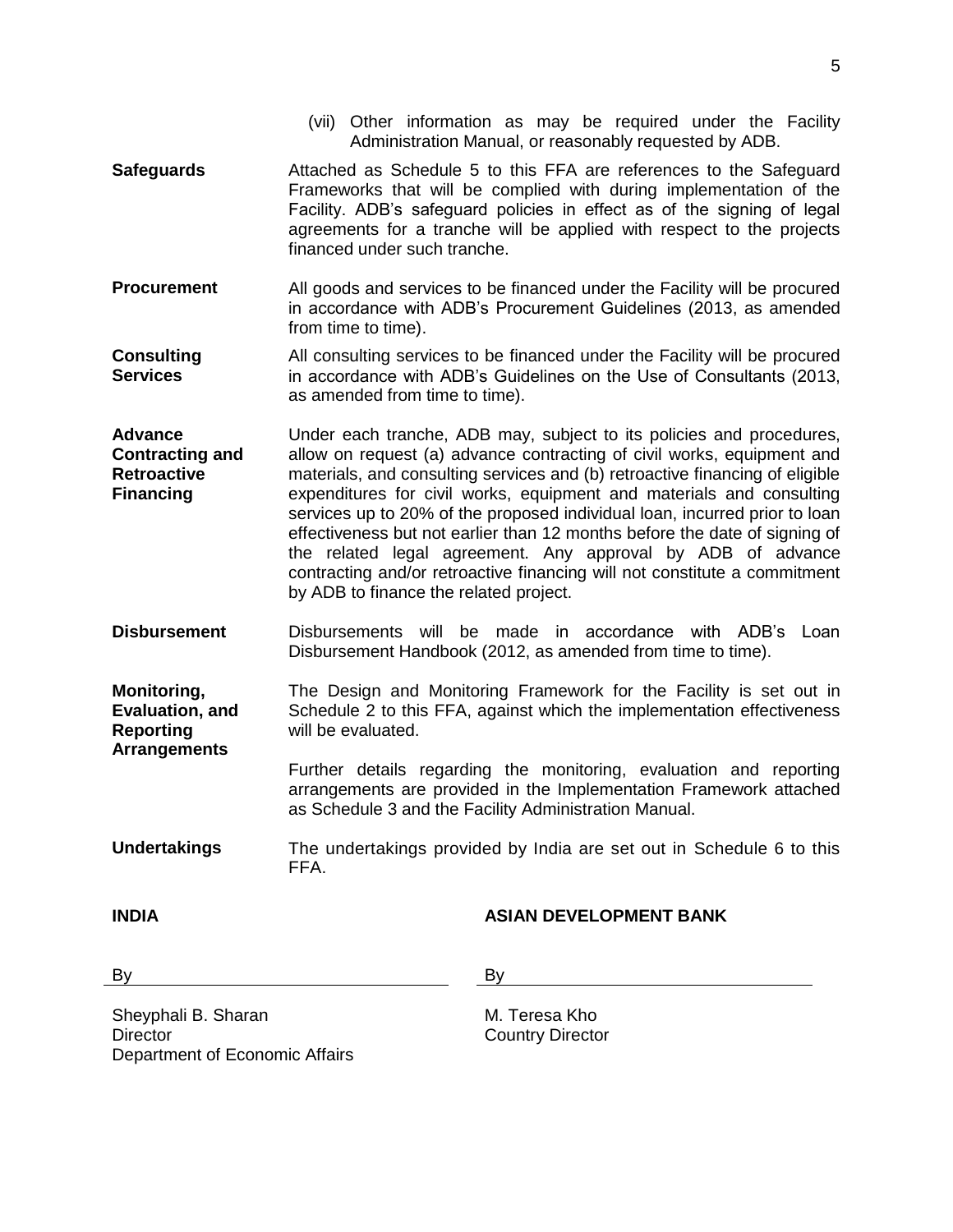## **SCHEDULE 1 MFF CONSTITUENTS**

## **A. Regional Road Transport Sector Road Map**

## **1. Regional perspective**

1. Although South Asia is one of the fastest growing economic regions in the world, intraregional trade is still only some 2% of the total trade, as compared to 25% in Association of South East Asian Nations (ASEAN), 40% in North American Free Trade Agreement countries, and 63% in European Union.<sup>1</sup> While free trade movements are in the process of being agreed upon and implemented, stimulation of investment in the region, particularly in less developed areas like North Bengal – North Eastern Region (NB-NER) needs to be accelerated through improved road and cross border connectivity.

2. Among South Asia Subregional Economic Cooperation (SASEC) countries, road transport is the dominant mode, accounting for 65%–70% or more of the freight movement in South Asia, and its importance is growing. Most of the trading between India and its neighbors takes place along the land routes. The border between Bangladesh and India has ten important road-based check posts while the Benapole-Petrapole route carries the heaviest traffic by road, accounting for 80% in terms of value and 50% by volume of India's exports to Bangladesh. Between India and Nepal, there are 19 official trading points of which 15 are active and 6 are consistently used, with Birgunj, Bhairahawa and Biratnagar handling 80-85% of the total international traffic of Nepal. The border crossing facilities at Banglabanda in Bangladesh, Fulbari and Panitanki in India, and Kakarvitta in Nepal are for Bangladesh-Nepal bilateral trading. India allows Bhutan to use the border crossing facilties at Phuentsholing-Changrabandha-Burimari for its trade with Bangladesh.

3. Trade between SASEC countries via India to Myanmar and Thailand is currently seabound, which not only makes exchanges slow but also prohibitively expensive, especially for the landlocked countries and the NB-NER. Cross-border trade via roads between India and Myanmar, through Moreh/Tamu and Reed, comprises only 1.5% of the total road-based crossborder trade of Myanmar (\$1.1 billion), against about 70% with China and 26% with Thailand. The project intends to reduce such transactions costs substantially, ushering in economies of scale and commercial prosperity. Industry estimates suggest that seamless connectivity with the United Nations Economic and Social Commission for Asia and the Pacific (UNESCAP) and the Asian Highway (AH) Network through the India-Myanmar-Thailand trilateral road would ratchet up India's trade with ASEAN to about US\$100 billion in the next five years.

4. There are various constraints on regional connectivity in South Asia as identified in the BIMSTEC Transport Infrastructure and Logistics Study (BTILS) and SAARC Regional Multimodal Transport Study (SRMTS). The overall quality of road infrastructure requires improvement to the standard for articulated trucks. High axle-load trucks could then be used for more efficient trade. In trade facilitation, full utilization of information technology for automated customs clearance is required in parallel with overall customs modernization and reform. Border crossing point infrastructure also needs to be improved.

5. Inadequate coordination among transport subsectors and intermodal connectivity are principal factors constraining improvement in regional connectivity. In particular, for roads, the

 1 IMF Directions of Trade Statistics. 2013.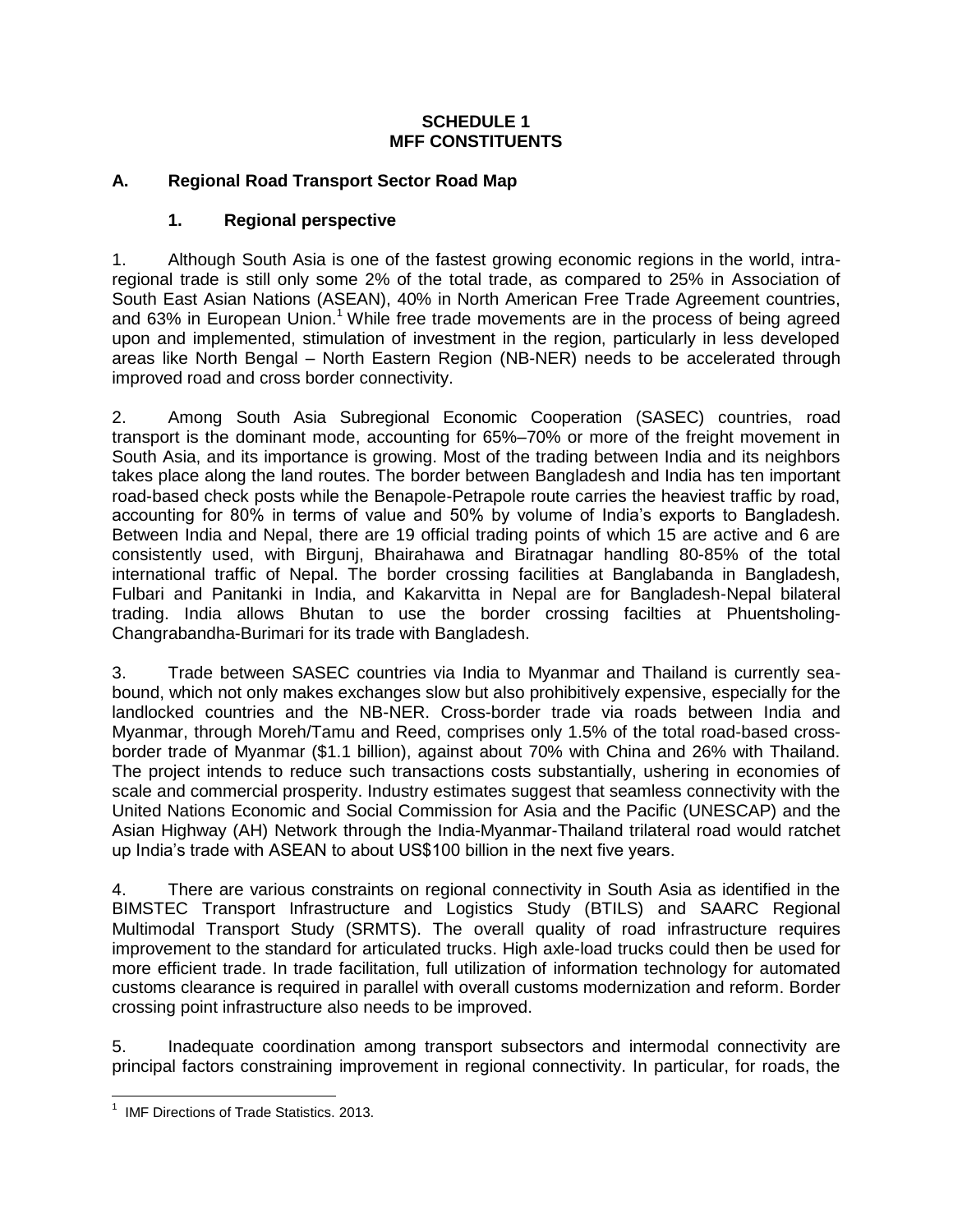last sections linking to border-access points are often left undeveloped because these segments are beyond the extent of domestic major networks and the jurisdicition of many local agencies. Multiagency coordination is required, including agencies relating to defense and foreign affairs.

6. An overall strategic framework for the development of regional transport corridors between and among countries will help promote efficient delivery of required infrastructure and obtain financing from both development partners and the private sector. Such a framework developed under regional cooperation platforms can serve as the basis for planning transport corridor development in the national and regional context. There are four regional platforms involving India to provide strategic directions for regional connectivity and integration in the transport sector: the UNESCAP, SAARC, BIMSTEC and SASEC.

7. UNESCAP promotes the Asian Highway (AH) Network, which includes 141,000 km of standardized roadways traversing 32 Asian countries with linkages to Europe. India has eight roads (AH-1, 2, 42, 43 and 45-48). SAARC identified priority highway corridors under the SAARC Regional Multimodal Transport Study (SRMTS) in 2006. The 16<sup>th</sup> SAARC Summit in Thimphu in 2010 recognized the importance of development of the communication system and transport infrastructure and transit facilities specially for landlocked countries to promote intra-SAARC trade, the need to strengthen the role of the private sector through appropriate mechanisms such as public-private partnerships, and the need to finalize cross-border transport and transit agreements.<sup>2</sup> India has nine out of 10 road corridors for SAARC trade. Out of nine corridors, six corridors overlap with Asian Highway Network (AH-1, 2, 42 and 48). BIMSTEC developed in its BIMSTEC Transport Infrastructure and Logistics Study (BTILS) provides policy framework and strategies to upgrade transport infrastructure, improve logistics, and lower transport costs for the BIMSTEC region, especially for South and Southeast Asia connectivity on land transport. The policy framework and strategies for the road sector highlights (i) upgradation of border link roads and (ii) development of missing links with Myanmar, together with the long-term road transport policy issue of fleet modernization and through-transport agreements. All the key international roads on the BIMSTEC corrdiros should be upgraded to a minimum of AH Class III and progress as soon as possible AH Class II.

8. In line with these regional frameworks, the SASEC transport working group prioritizes the transport projects to be developed. The latest working group meeting held in Singapore in November 2013 endorsed the proposed investment program of the road connectivity in India with SASEC countries and Myanmar. The working group provides close coordination among road development agencies to align the focus of investment, especially ADB-financed projects to leverage the limited resources for maximum synergy.

# **2. National perspective**

9. Transport is a priority sector that needs to be strengthened to achieve the ambitious development targets in India's Twelfth Five Year Plan. The Government of India (GoI) has recognized that the public sector is expected to continue to play an important role in building transport infrastructure. However, because of resource constraints, public investment will have to be supplemented by greater private sector participation and public–private partnerships (PPPs).

10. The Working Group for the 12th Plan has estimated investment needs of Rs 12 trillion in the road subsector. A significant part of the existing national highway network (20,000 km)

 <sup>2</sup> Declaration of the 16<sup>th</sup> SAARC Summit, Thimphu, paragraphs 22-23 and 27, 28-29 April 2010.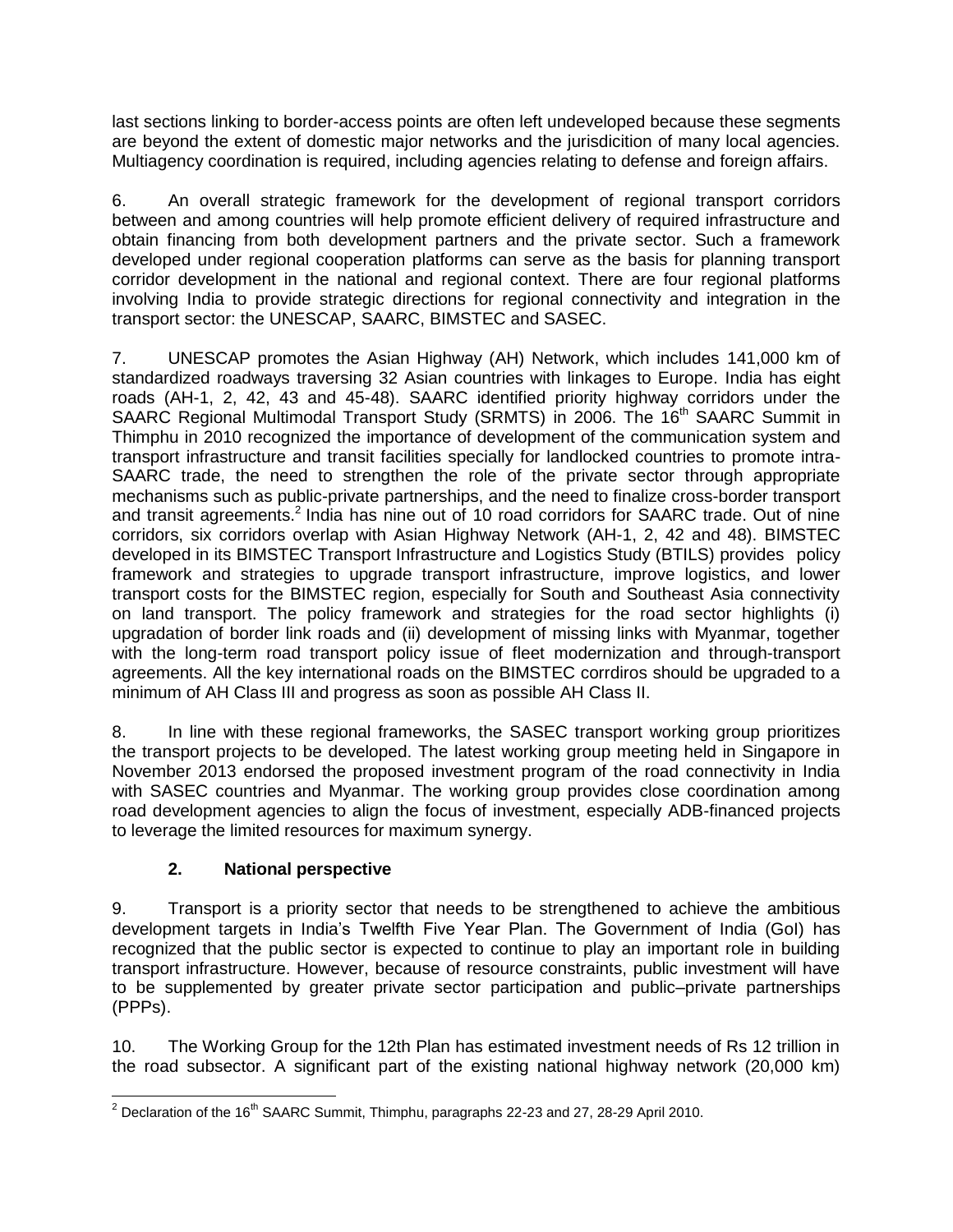consists of single-lane highways, which need to be upgraded to the 2-lane standard. Since most of these roads have low traffic density, they may not be viable on a PPP basis. Nonetheless, the Government is adopting engineering-procurement-construction (EPC) mode of construction in the 12th Plan which can be financed through a mix of toll revenues, market borrowing, and budgetary support.

11. GoI has also highlighted the need for regional transport cooperation in South Asia through The "Look East Policy" which if followed should lead logically to special efforts to develop road connectivity linking India with its neighbors. The need to develop policies which strengthen mutual dependence with the neighboring economies has also been stressed. A highlevel National Transport Development Policy Committee is developing a transport policy to 2030, which will facilitate the expansion of the transport network while minimizing energy use through optimal modal mix.

12. GoI has been undertaking a massive road development program under the National Highway Development Project (NHDP) since 1998. Under the NHDP, an independent entity, the National Highways Authority of India (NHAI) under the Ministry of Road Transport and Highways (MoRTH), is being progressively entrusted to develop and manage about 47,000 km of primary road network. The NHDP brings in new approaches for efficient road management, including maintenance inclusive construction contracts, with greater private financing through PPPs. It introduced Build-Operate-Transfer (BOT) concessions and EPC, which provide opportunities for contractors to improve efficiency and timely delivery of quality roads. The NHDP uses revenues from direct charges (tolls) and indirect user charges from a levy on motor fuel which are deposited into a ring-fenced and non-lapsable Central Road Fund. As of April 2013, out of a total of 47,000 km under NHDP, an estimated 19,945 km have been upgraded to 4-lane capacity and work on upgrading another 12,618 km is in progress.

13. GoI also places importance on developing the non-NHDP network. The non-NHDP network contributes more directly to the government's objective of regionally balanced and inclusive growth as it is often the lifeline for remote, economically lagging or challenging regions. GoI has been implementing two initiatives as priorities: (i) the Special Accelerated Road Development Program for the North-East and (ii) the Special Program for Development of Roads in the Left Wing Extremism Affected Areas. These two initiatives will collectively develop 5,924 km of non-NHDP national highways and 8,850 km of state roads.

14. In its  $12<sup>th</sup>$  Five Year Plan (2012-2017), Gol has identified connectivity with the North-East, both within the region and with the far eastern region, including Myanmar, Bangladesh, and Thailand to be one of the focus areas for economic development of the region and expanding economic activities.<sup>3</sup> Accordingly, a new highway development program on regional connectivity is now proposed to be taken up in a structured manner.

15. The road sector in India faces several issues: (i) sector reform, (ii) road asset management, (iii) road safety, and (iv) overloading. GoI takes on these issues through various initiatives and support from development partners.

16. **Sector reform for implementation efficiency.** For road development, while several policy and organizational changes have been undertaken at the central and state level, there are some outstanding issues: (i) pre-construction issues pertaining to land acquisition, environmental clearances and utility shifting; (ii) inadequate capacity of road agencies and

 3 Paragraph 15.20, page 198, Twelfth Five Year Plan 2012-2017, Economic Sector, Government of India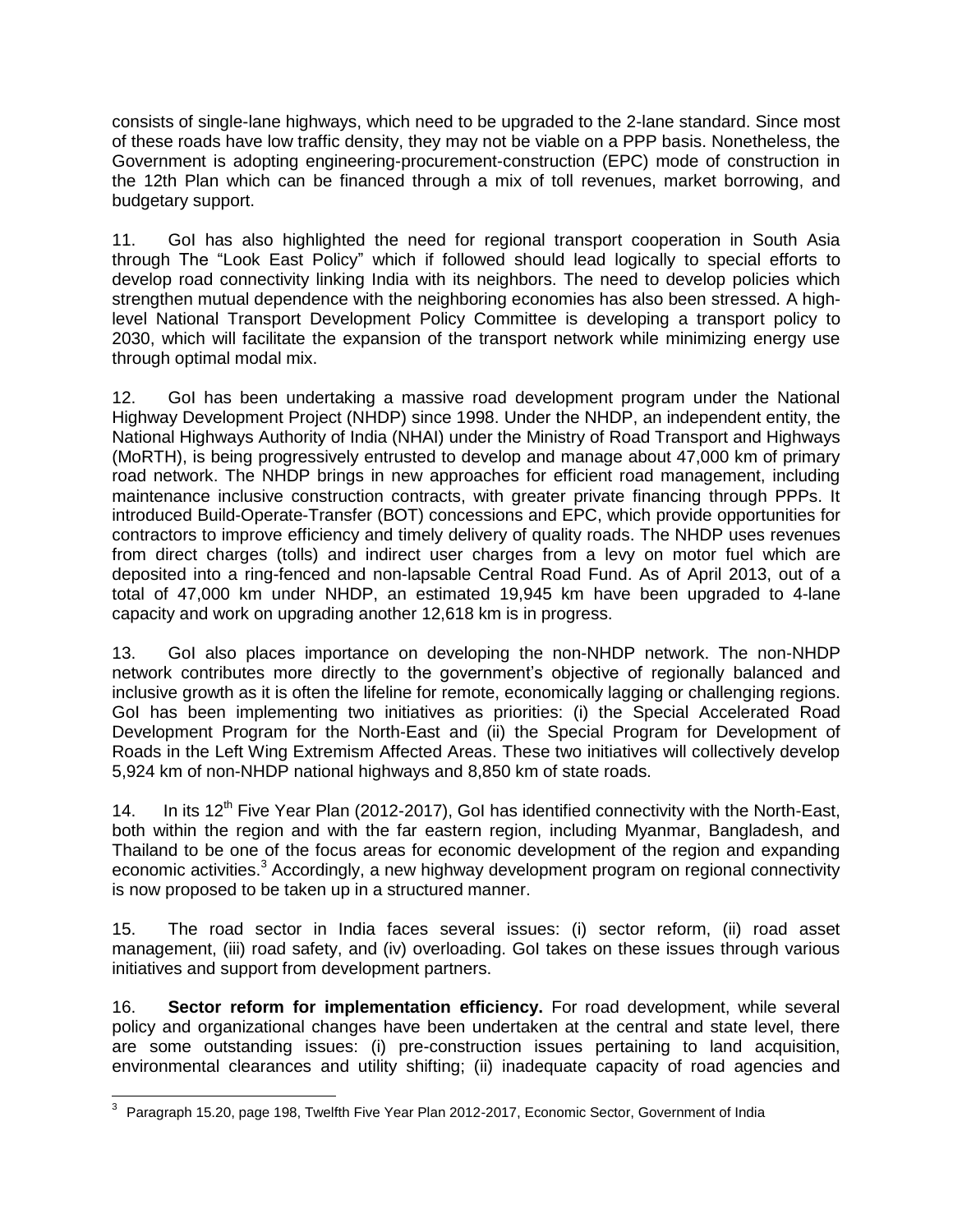private sector; and (iii) long-term financial sustainability. The substantial delegation of national highways to NHAI is a major step for efficient implementation, which mainly adopts PPP modality for road development and maintenance. The continued process of restructuring of NHAI and the setting up the National Expressway Authority form part of institutional and organization changes. State governments have also introduced policy measures and set up road development corporations to modernize their road development agencies. These involve streamlining business processes in road development and management. MoRTH has recently started various initiatives, including (i) computerized inventory of non-NHDP road condition data, (ii) use of third-party quality checks, (iii) e-procurement, and (iv) introduction of ERP systems. As part of contracting reform, MoRTH made a policy to adopt EPC contracts, moving away from the traditional item rate contracts which are prone to significant time and cost overruns. An independent regulatory body for the road sector is also planned to be established for tariff determination, service quality regulation, concessionaires' claims assessment, compliance monitoring of concession agreements, and so on to improve PPP project management and encourage more participation in road construction opportunities.

17. **Management of road assets.** The maintenance requirement of the high density corridors of NHs under construction and post-implementation is provided by the NHAI. However, the non-NHDP national highways, which are maintained by State Public Works Departments (PWDs), are poorly managed, primarily because funds made available to them for maintenance are short of the requirement as per norms. However, GoI is taking on various initiatives to improve road maintenance such as adopting private sector financing for NHDP through PPPs, which includes long term operation and management of roads. For non-PPP roads, the enhanced EPC mode is being adopted, including maintenance during the prolonged five year defect liability period. It also commenced the new policy of undertaking maintenance of national highways on Operation, Maintenance and Transfer (OMT) basis where the concessionaire is responsible for the annual and periodic maintenance during the concession period, together with smooth traffic operation while the Concessionaire is authorized to levy, collect and retain user fees from road users. GoI is also committed to earmark development funds for improving riding quality and strengthening/maintenance of non-tollable roads in addition to the traditional budget for maintenance. The proposed World Bank's National Highways Interconnectivity Improvement Project will support development of an IT-based road information systems for better road asset management. State governments have also started to adopt the same approaches for state roads maintenance. Rural roads under the Prime Minister's Rural Road Development Program have a mandatory budget provision by states for five year maintenance. For ADB financed projects, a road asset management system will be developed for efficient use of maintenance budget to ensure sustainability of the road asset.

18. **Safety.** As per recent statistics (12th Five Year Plan documents) over 130,000 people are estimated to die annually in road accidents alone and their number is rising. Based on current trends, the number of deaths is expected to reach 150,000 by 2015. The loss to the Indian economy due to fatalities and accident injuries, estimated at 3% of GDP in 1999-2000, is particularly severe as 53.1% of road accident victims were in the age group of 25 to 65 years. Accidents per million train-kilometers have been steadily reduced, e.g., 5.5 per million train kilometers (km) in FY1960 to 0.2 in FY2008. However, there are still a large number of derailments, with human error being a major cause. In 2007, GoI established a high level Committee on Road Safety and Traffic Management, which developed a draft of the first national road safety policy. It recommended establishment of a National Road Safety and Traffic Management Board (NRS&TMB) to implement the policy, which targets implementation of critical actions for road safety, including raising awareness, establishing a road safety information database, providing safer road infrastructure, ensuring safer vehicles, safer drivers,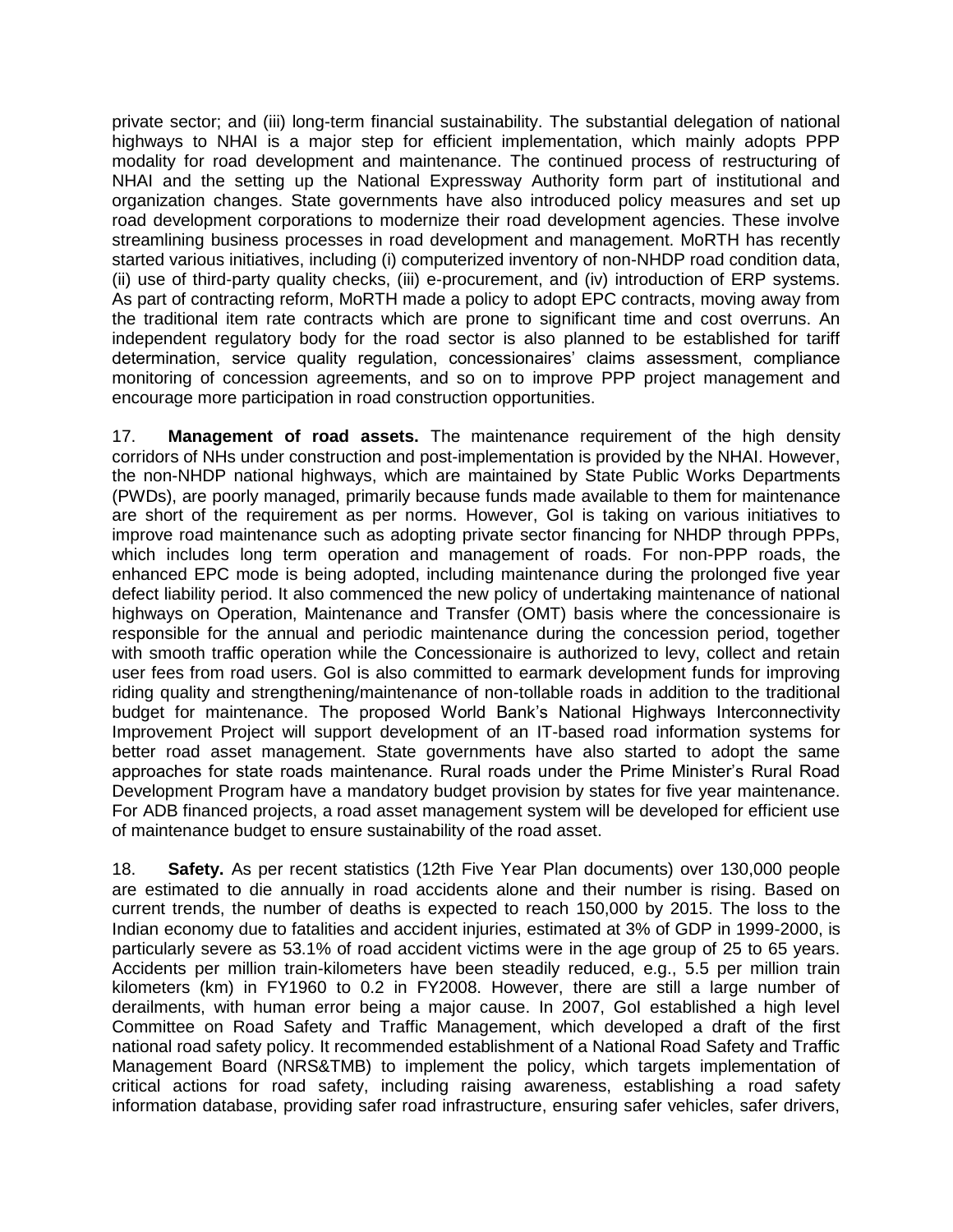safety of vulnerable road users, providing road traffic safety education and training, enforcing safety laws, organizing emergency medical services for road accidents, human resources development and research for road safety, strengthening enabling legal, institutional and financial environment for road safety. The recommendation on the establishment of the NRS&TMB is under consideration by the Indian Parliament. MoRTH has developed the road safety cell to play an effective role in national-level road safety matters, which will be supported by the World Bank.

19. **Overloading.** While a lack of funding for maintenance has been a cause of poor management of assets, the lack of efficient enforcement of overloading control has also played a role. GoI has amended the Motor Vehicle Act in May 2012 with special emphasis on overloading, enhances penalties on violators; apart from the driver and vehicle owner, the consignor will also be held responsible for overloading goods and charged for violation of the rules. Furthermore, additional powers have been given to state governments, including creation of authorized testing stations.

# **B. Strategic Context**

20. The ADB sector assistance program evaluation  $(SAPE)^4$  found that (i) ADB's strategic selection and priority areas of its involvement in the sector were significant and appropriate to the country's needs; (ii) ADB assistance helped to improve the quality and capability of the roads and railway infrastructure; and (iii) ADB added significant value in the areas of policy development, institutional strengthening, encouragement to private sector participation, increasing compliance and public awareness on social safeguards, road safety, and related issues. The main weaknesses were poor project design, limited enforcement of safeguards, and lack of progress in addressing some of the key policy issues, particularly in the railway sector. Project design is being simplified to focus on improving executing agencies' performance in their core functions, and assistance is being provided during the preparatory stage to address the issues of safeguard compliance. Transport infrastructure development is a high priority for GoI, making ADB's strategy of reducing poverty through infrastructure-led growth especially relevant.

21. The goal of ADB transport sector support under the India's country partnership strategy 2013–2017 is to increase the movement of people and goods in a more efficient, safe, sustainable and manner. To achieve this, ADB will support: (i) a multimodal mix of transport network development, including a focus on modes with low-carbon emissions; (ii) institutional and organizational changes to road sector institutions; (iii) connectivity—both subregionally for regional cooperation and integration as well as along economic corridors that link major domestic centers of economic activity with emerging centers of production and employment; (iv) an innovative financing mechanism in transport infrastructure development and maintenance; and (v) social inclusiveness, including safety improvement and gender inclusiveness.

22. The proposed investment program is also relevant to the draft regional cooperation operations business plan (2014–2016), which continues to support the region to realize its full economic and social-development potential, inclusive of enabling South Asia to integrate its cooperation initiatives with neighboring regions.

# **C. Policy Framework**

 4 ADB. 2007. *Sector Assistance Program Evaluation. Transport Sector in India – Focusing on Results.* Manila.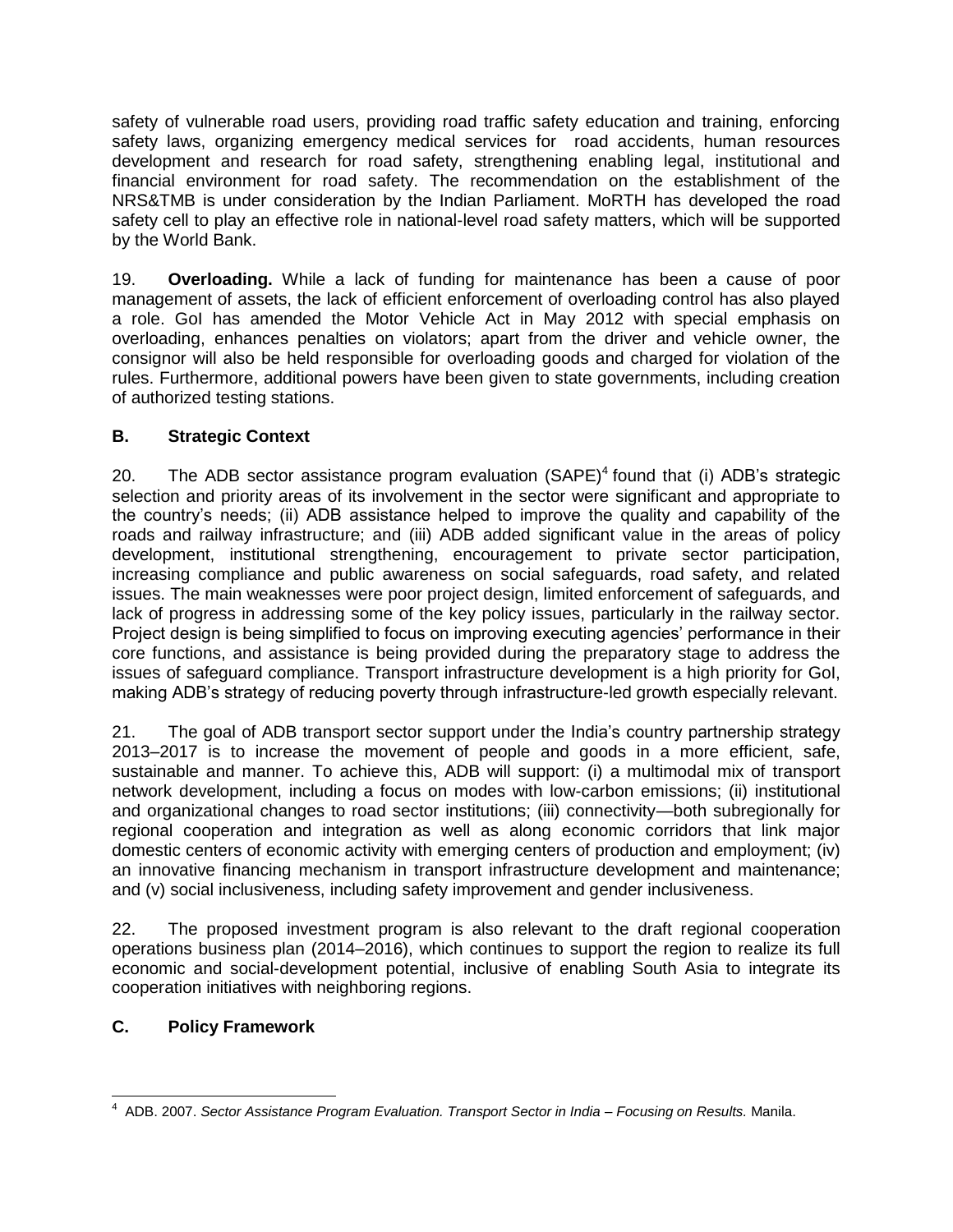23. GoI has been initiated various initiatives for road sector reform in national highways, and will continue to implement reform through sector development actions during the implementation of the investment program. The investment will specifically contribute to the following activities and reforms (Table 1).

| <b>Table 1 Sector Development Actions</b>                                                |                                                                                                                                                                                                                                                                                                                                                                                                           |  |  |
|------------------------------------------------------------------------------------------|-----------------------------------------------------------------------------------------------------------------------------------------------------------------------------------------------------------------------------------------------------------------------------------------------------------------------------------------------------------------------------------------------------------|--|--|
| <b>Issues</b>                                                                            | Actions Being/to be Taken for Sector Development                                                                                                                                                                                                                                                                                                                                                          |  |  |
| <b>Regional road</b><br>connectivity planning                                            | Gol is preparing a new phase of NHDP, targeting 1,000 km, for regional<br>road connectivity focusing on the "last-mile" connectivity. The investment<br>program contributes to about 500 km of this target, including state roads<br>providing alternate routes to national highways.                                                                                                                     |  |  |
|                                                                                          | ADB will provide a technical assistance to prepare the core road<br>$\bullet$<br>development plan in Manipur, focusing on the need of regional<br>connectivity.                                                                                                                                                                                                                                           |  |  |
| <b>Business process</b>                                                                  |                                                                                                                                                                                                                                                                                                                                                                                                           |  |  |
| a) Improve transparency<br>and efficiency of<br>procurement and<br>contracting processes | The investment program, with implementation support consultants, adopts<br>(i) e-procurement systems, (ii) EPC mode of contracts, and (iii) e-payment<br>systems; and support project implementation on safeguard and EPC.                                                                                                                                                                                |  |  |
|                                                                                          | The World Bank will support (i) the roll-out of enterprise resource<br>$\bullet$<br>planning, currently under procurement by MoRTH and (ii) streamlining the<br>interfaces between MoRTH and state PWDs.                                                                                                                                                                                                  |  |  |
|                                                                                          | • ADB supports capacity development in the Manipur PWD for project<br>management through ongoing TAs and further strengthened under MFF,<br>e.g., large scale projects with performance-based maintenance.                                                                                                                                                                                                |  |  |
| b) Improve transparency<br>and efficiency of<br>resource use                             | MoRTH is currently implementing the enterprise resource planning (ERP)<br>$\bullet$<br>systems, which will be rolled out further with support by the World Bank.                                                                                                                                                                                                                                          |  |  |
|                                                                                          | ADB supports capacity development in the Manipur PWD for financial<br>management through ongoing TAs and further strengthened under MFF.                                                                                                                                                                                                                                                                  |  |  |
| c) Improve quality<br>assurance                                                          | The World Bank provides quality assurance mechanism in MoRTH. The<br>$\bullet$<br>ADB ongoing TA provides development of quality assurance systems in<br>Manipur.                                                                                                                                                                                                                                         |  |  |
|                                                                                          | Performance-based maintenance has incentive for better quality of roads<br>$\bullet$<br>and maintenance.                                                                                                                                                                                                                                                                                                  |  |  |
| <b>Private sector</b><br>participation                                                   | An independent regulatory body for the road sector is also planned to be<br>$\bullet$<br>tariff<br>determination,<br>service<br>established<br>for<br>quality<br>regulation,<br>claims<br>assessment,<br>compliance<br>monitoring<br>concessionaires'<br>of<br>concession agreements, and so on to improve PPP project management<br>and encourage more participation in road construction opportunities. |  |  |
|                                                                                          | • ADB has been providing TAs to support capacity development for PPP<br>implementation, including MoRTH.                                                                                                                                                                                                                                                                                                  |  |  |
| <b>Maintenance</b>                                                                       |                                                                                                                                                                                                                                                                                                                                                                                                           |  |  |
| a) Secure financing to<br>maintain and rehabilitate<br>the road asset                    | MoRTH has (i) initiated the use of EPC, including performance-based<br>$\bullet$<br>maintenance for non-NHDP roads which is not viable for PPP; and (ii)<br>commenced the new policy of undertaking maintenance of national<br>highways on Operation, Maintenance and Transfer (OMT) basis.                                                                                                               |  |  |
|                                                                                          | Gol is also committed to earmark development funds for improving riding<br>quality and strengthening/maintenance of non-tollable roads in addition to                                                                                                                                                                                                                                                     |  |  |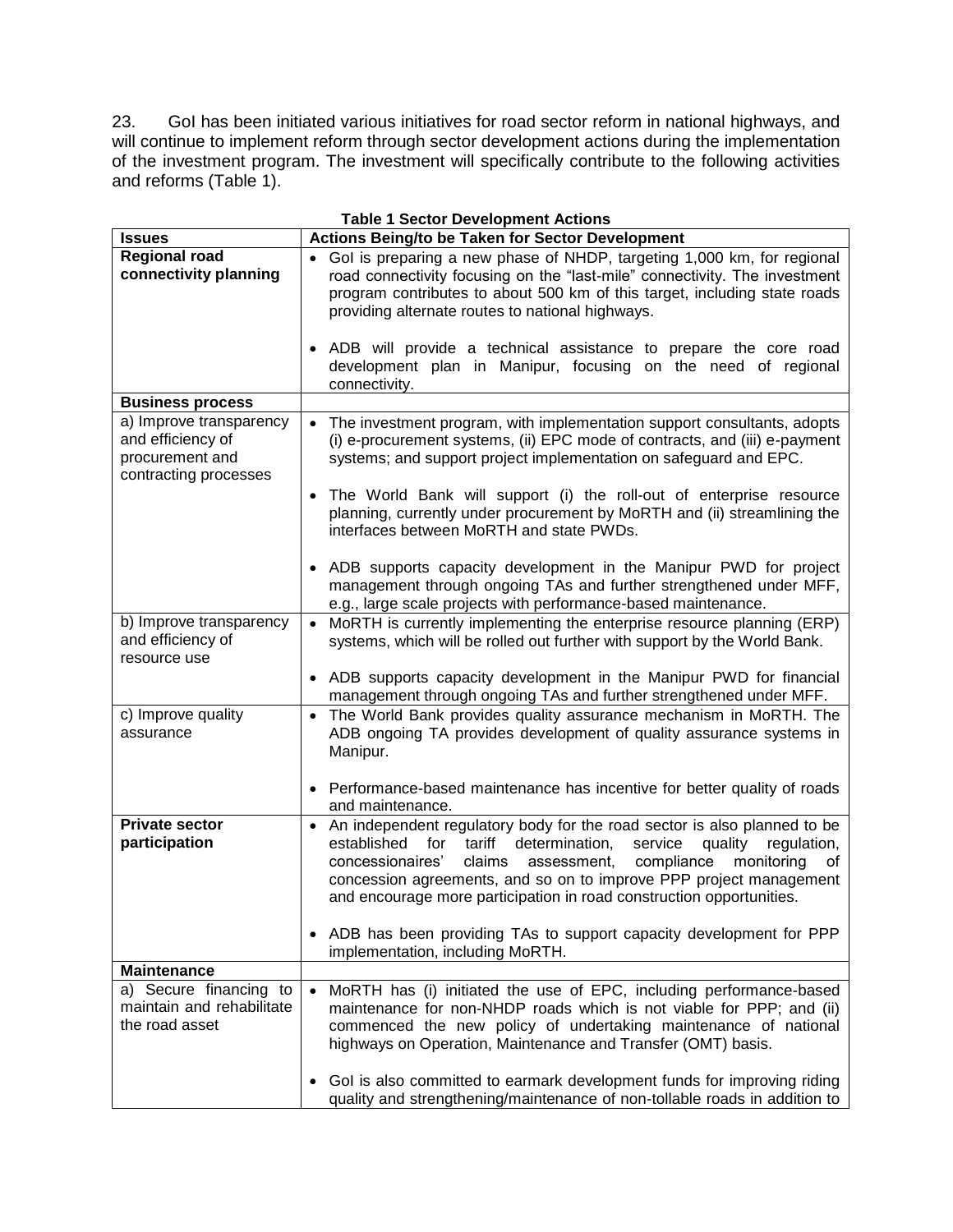|                                               | the traditional budget for maintenance.                                                                                                                                                                                                            |
|-----------------------------------------------|----------------------------------------------------------------------------------------------------------------------------------------------------------------------------------------------------------------------------------------------------|
|                                               | • The investment program will adopt the EPC contracts, including five year<br>performance-based maintenance for national highways.                                                                                                                 |
|                                               | The World Bank will provide support development of the computerized<br>$\bullet$<br>road asset management systems, which help efficient use of the limited<br>resources.                                                                           |
|                                               | • ADB supports capacity development in the Manipur PWD for road asset<br>management systems through ongoing TAs.                                                                                                                                   |
|                                               | • The investment program will adopt the five year performance-based<br>maintenance for state roads.                                                                                                                                                |
| b) Ensure efficient use of<br>allocated funds | • Financial monitoring systems are being introduced, i.e., ERP to be further<br>rolled out with support by the World Bank will support                                                                                                             |
|                                               | • ADB supports capacity development in the Manipur PWD for quality<br>systems and financial management systems through ongoing TAs. The<br>Investment Program will further strengthen the financial management<br>systems by computerization, etc. |
| Road safety                                   | • MoRTH has developed the road safety cell to play an effective role in<br>national-level road safety matters, which will be supported by the World<br>Bank.                                                                                       |
|                                               | • ADB supports capacity development in the Manipur PWD for road safety<br>through ongoing TAs.                                                                                                                                                     |
|                                               | • The investment program will undertake road safety audit for design, and<br>awareness campaign for local people.                                                                                                                                  |
| Overloading                                   | • The Motor Vehicle Act amended in May 2012 enhances penalties on<br>violators, i.e., the consignor will also be held responsible for overloading.                                                                                                 |
|                                               | • Additional powers have been given to state governments, including<br>creation of authorized testing stations.                                                                                                                                    |
|                                               | • Land customs stations to be developed by the government install<br>weighbridges.                                                                                                                                                                 |
|                                               | The investment program will improve roads substantially, which will<br>accommodate higher axle-loading.                                                                                                                                            |

# **D. Investment Program and Financing Plan**

24. National highway development requires a massive investment. For the NHDP network, the upgrade of about 32,750 km of roads to four or more lanes are targeted during 12FYP  $(2012-17)$ .<sup>5</sup> The estimated investment cost for this intervention is Rs3,238 billion (\$53 billion), among which Rs1,667 billion (\$27 billion) is expected to be mobilized from the private sector. For the non-NHDP network to be implemented with state PWDs, 12FYP has identified the need to provide: (i) 200km of 4- or 6-laning, (ii) 11,220km of 2-laning with hard shoulders, (iii) 5,000km of riding quality improvements, (iv) 2,000km of pavement strengthening, (v) 5

 5 Planning Commission. Government of India. 2013. *Twelfth Five Year Plan (2012-17).* New Delhi.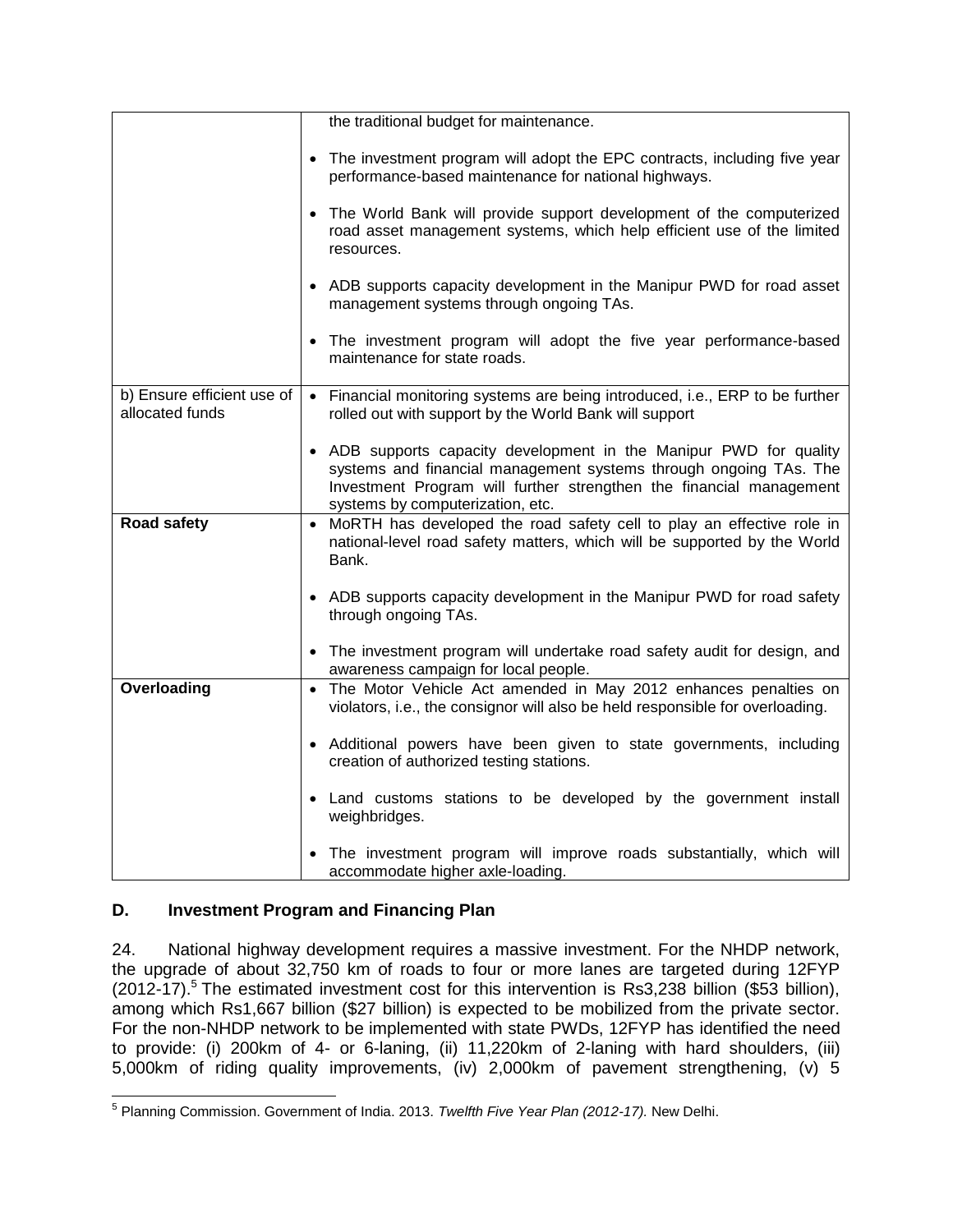bypasses, and (vi) 250 bridges, rail-over-bridges (ROBs) and rail-under-bridges (RUBs). The broad assessment of investment costs for the non-NHDP network with state PWDs is about Rs 570 billion (\$9.3 billion). Out of Rs 570 billion (\$9.3 billion), Rs 74 billion (\$1.2 billion) and Rs 108 billion (\$1.8 billion) are expected to be mobilized from the private sector and the external assistance loan. Table 2 provides the breakdown of the investment requirements by category.

|                                   | Length<br>(km) | Amount<br>(Rs Million) |
|-----------------------------------|----------------|------------------------|
| 1. Four-laning/Six-laning         | 200            | 31,500                 |
| 2. Two-laning with hard shoulders | 11,220         | 425,650                |
| 3. Riding quality improvement     | 5,000          | 37,500                 |
| 4. Strengthening weak pavement    | 2,000          | 30,000                 |
| 5. Bypasses                       | 5 nos          | 4,500                  |
| 6. Bridges, ROBs/RUBs.            | 250 nos        | 20,000                 |
| 7. Miscellaneous                  | LS             | 20,000                 |
| Total<br>$. -$ th $-$             |                | 569,150                |

Source:  $12^{th}$  Five Year Plan (2012-2017): Report of the Working Group on Central Roads Sector

25. In line with the priority on regional connectivity together with the importance given to the development of non-NHDP network, GoI is preparing a Regional Road Connectivity Program "Fostering Regional Connectivity – Widening/Upgradation of Highways Along the International Borders". The initial phase targets 1,000 km with the overall financial outlay at about Rs65,000 million (exclusive of performance-based maintenance costs), focusing on upgrading the lastmile connectivity.

26. The investment program will cover the initial phase of the Regional Connectivity Program. The planned investments under the SASEC Road Connectivity Investment Program ("SRCIP") underline the very nature of the connectivity with the neighboring countries of Bangladesh, Bhutan, Nepal and Myanmar, which was emphasized in the GoI budget speech in March 2013. Subprojects being considered under SRCIP include improvement to roads covering the last-mile of connectivity in the states of West Bengal and Manipur. Additionally, the roadmap of the SRCIP also includes improvement to state roads in Manipur to avoid congestion, taking into account expected increases in international traffic, and provision of alternate routes to national highways for greater access to isolated border areas.

27. NB-NER is in an underdeveloped region of the country. The purpose of improved connectivity to NB-NER for regionally balanced and inclusive growth would be well served by the projects under SRCIP. The projects will not only provide international connectivity with Bangladesh, Bhutan, Nepal and Myanmar, but also bring new wealth to NB-NER, providing alternative optimal routes for NB-NER to reach deep seaports in Bangladesh, India and Myanmar. The traffic is expected to substantially increase due to the access from other Indian states and also from neighboring landlocked countries (Bhutan and Nepal) and especially from Myanmar with the result that NB-NER will be transformed into a regional trading hub. These routes are along the AH 1, 2, and 48 overlapped with SAARC highway corridors. The investment program may cover additional routes to provide regional connectivity among SASEC countries and with Myanmar.

28. The investment program is estimated to cost \$761.6 million, including 5-year performance-based maintenance, taxes and duties, physical and price contingencies, interest and other charges during implementation (Table 3).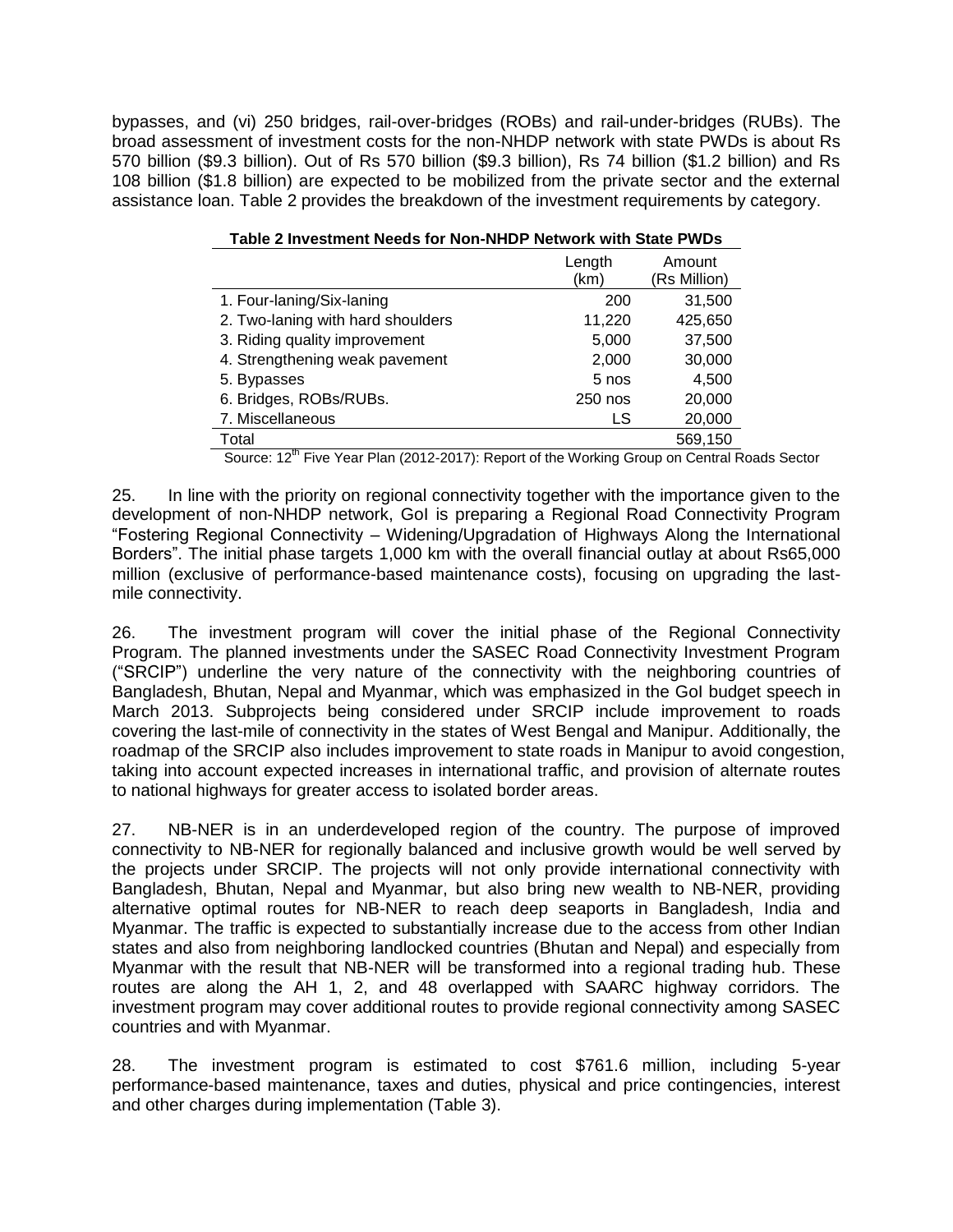### **Table 3: Investment Program**

|                                                            | Amount (\$ million)        |                     |       |
|------------------------------------------------------------|----------------------------|---------------------|-------|
| <b>Source</b>                                              | <b>Tranche 1</b><br>(2014) | Tranche 2<br>(2015) | Total |
| <b>Base Cost<sup>a</sup></b>                               |                            |                     |       |
| Road Improvement                                           | 367.3                      | 265.7               | 633.0 |
| MPWD Capaity Development and Implementation Support<br>2.  | 1.0                        | 0.0                 | 1.0   |
| 5-Year Performance-based Manintenance<br>3.                | 24.1                       | 21.5                | 45.6  |
| Subtotal (A)                                               | 392.4                      | 287.3               | 679.6 |
| Contingencies <sup>c</sup>                                 | 23.1                       | 43.2                | 66.3  |
| <b>Financing Charges During Implementation<sup>d</sup></b> | 9.3                        | 6.3                 | 15.6  |
| Total (A+B+C)                                              | 424.8                      | 336.8               | 761.6 |

<sup>a</sup> In 2013 prices, including taxes and duties of about \$88 million to be partially financed from ADB loan resources.

<sup>b</sup> Physical contingencies computed at 5% for civil works. Price contingencies computed at 1% for foreign currency and 8% on local currency costs annually; includes provision for potential exchange rate fluctuation under the assumption of a purchasing power parity exchange rate.

c Includes interest and commitment charges. Interest during construction for ADB loan(s) has been computed at the 5-year forward London interbank offered rate plus a spread of 0.5% and applicable maturity based premium of 10 basis points. Commitment charges for an ADB loan are 0.15% per year to be charged on the undisbursed loan amount.

Source: Asian Development Bank estimates.

29. It is proposed that ADB provides a multitrance financing facility (MFF) of \$500 million equivalent from ordinary capital resources. GoI and the Government of Manipur will finance the remaining local cost of \$261.6 million equivalent, or about 34.4% of the total cost, including 5 year performance-based maintenance, taxes and duties, remuneration of counterpart staff, office accommodation, and other miscellaneous costs (Table 4).

### **Table 4: Indicative Financing Plan of the SASEC Road Connectivity Investment Program**

| ້                                          | $\tilde{\phantom{a}}$<br>Amount (\$ million) |                     |             |                       |
|--------------------------------------------|----------------------------------------------|---------------------|-------------|-----------------------|
| <b>Source</b>                              | <b>Tranche 1</b><br>(2014)                   | Tranche 2<br>(2015) | Total       | Share of<br>Total (%) |
| A. Asian Development Bank                  |                                              |                     |             |                       |
| <b>Ordinary Capital Resources</b>          | 300.0                                        | 200.0               | 500.0       | 65.6%                 |
| B. Government and Manipur state government | 124.8                                        | 136.8               | $261.6^{6}$ | 34.4%                 |
| Total                                      | 424.8                                        | 336.8               | 761.6       | 100.0%                |

Source: Asian Development Bank estimates.

30. Tranche 1 will adopt the sector modality to finance (i) upgrading of road subprojects totaling about 300 km, including implementation support, given the highest priority due to their significant regional impacts, and (ii) MPWD capacity development and implementation support. The road subprojects include (i) 37km of AH-2 connecting Nepal, Bangladesh and India, and 97km of AH-48 connecting Bhutan, India and Bangladesh; and (ii) about 180km of state roads extending connection with Myanmar. The first 2 subprojects (AH-2 and AH-48), which have the most challenging features, have been appraised. Other roads subprojects will be appraised for ADB approval during implementation of Tranche 1, following the selection criteria and approval process (as per Schedule 4 of FFA). All subproject roads are of a similar nature to the last-mile connectivity.

31. Table 5 provides a list of possible subprojects other than AH-2 and AH-48 under the investment program.

 6 Including five-year performance-based maintenance, land acquisition, part of taxes and duties, remuneration of counterpart staff, office accommodation, interest and financing charges during implementation, and other miscellaneous costs.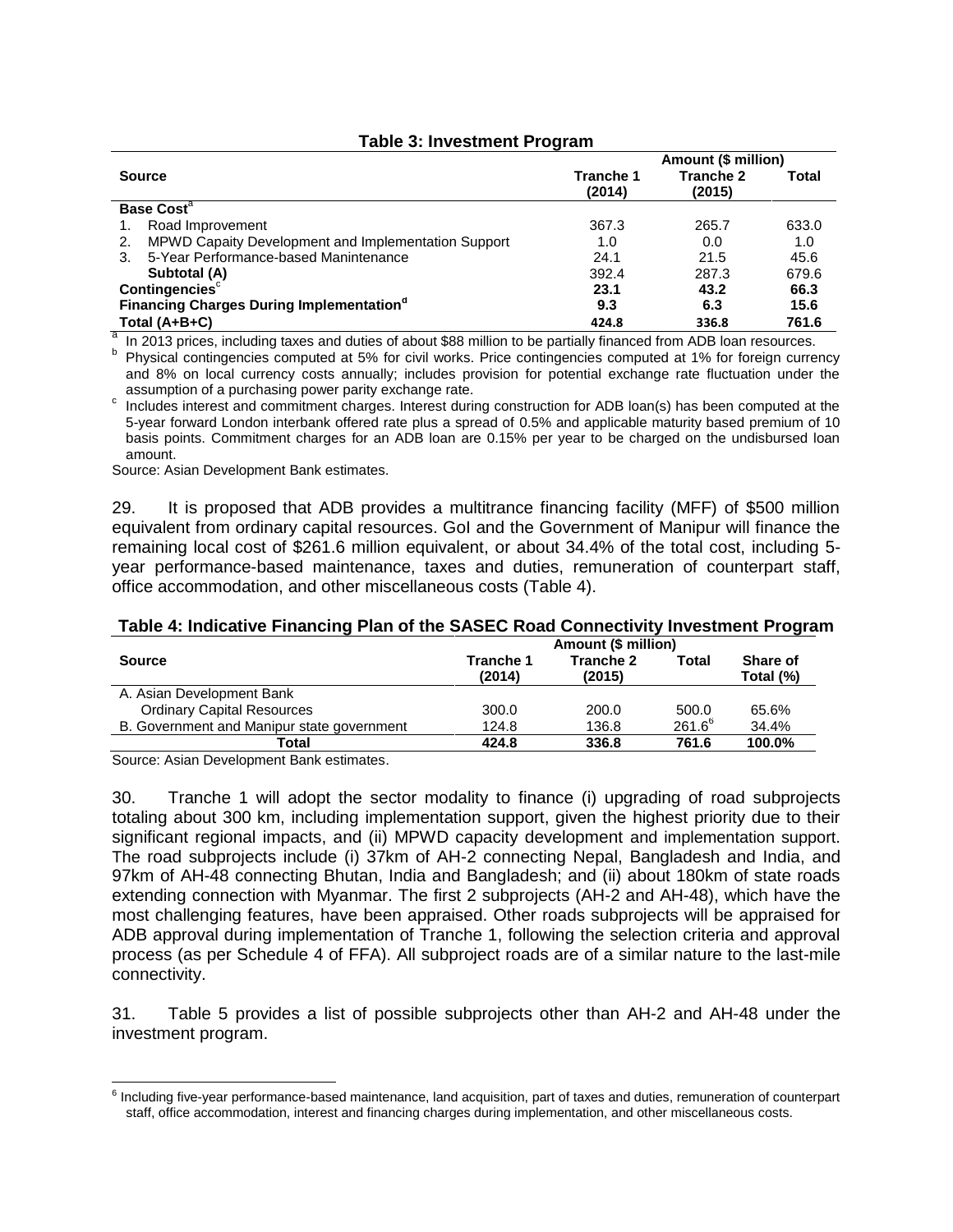| Agency       | Name of Road                                                            | Area        | <b>Project Length</b>                                               |
|--------------|-------------------------------------------------------------------------|-------------|---------------------------------------------------------------------|
| <b>MoRTH</b> | Mechi River Bridge                                                      | West Bengal | $0.6$ Km                                                            |
| MoRTH        | AH-1: Imphal-Moreh Road<br>(NH39)                                       | Manipur     | 4-laning up to<br>Pallel and<br>improvement from<br>Pallel to Moreh |
| <b>MPWD</b>  | Imphal-Moreh Alternate Road<br>(Wangjing-Heirok-Machi-<br>Khudengthabi) | Manipur     | 67.50 Km                                                            |
| <b>MPWD</b>  | Imphal Ring Road                                                        | Manipur     | 34.34 Km                                                            |
| <b>MPWD</b>  | Impahl-Kanchup-Tamenglong-<br>Tousem-Haflong                            | Manipur     | 87.50 Km                                                            |

**Table 5 Possible Subprojects Under the Investment Program**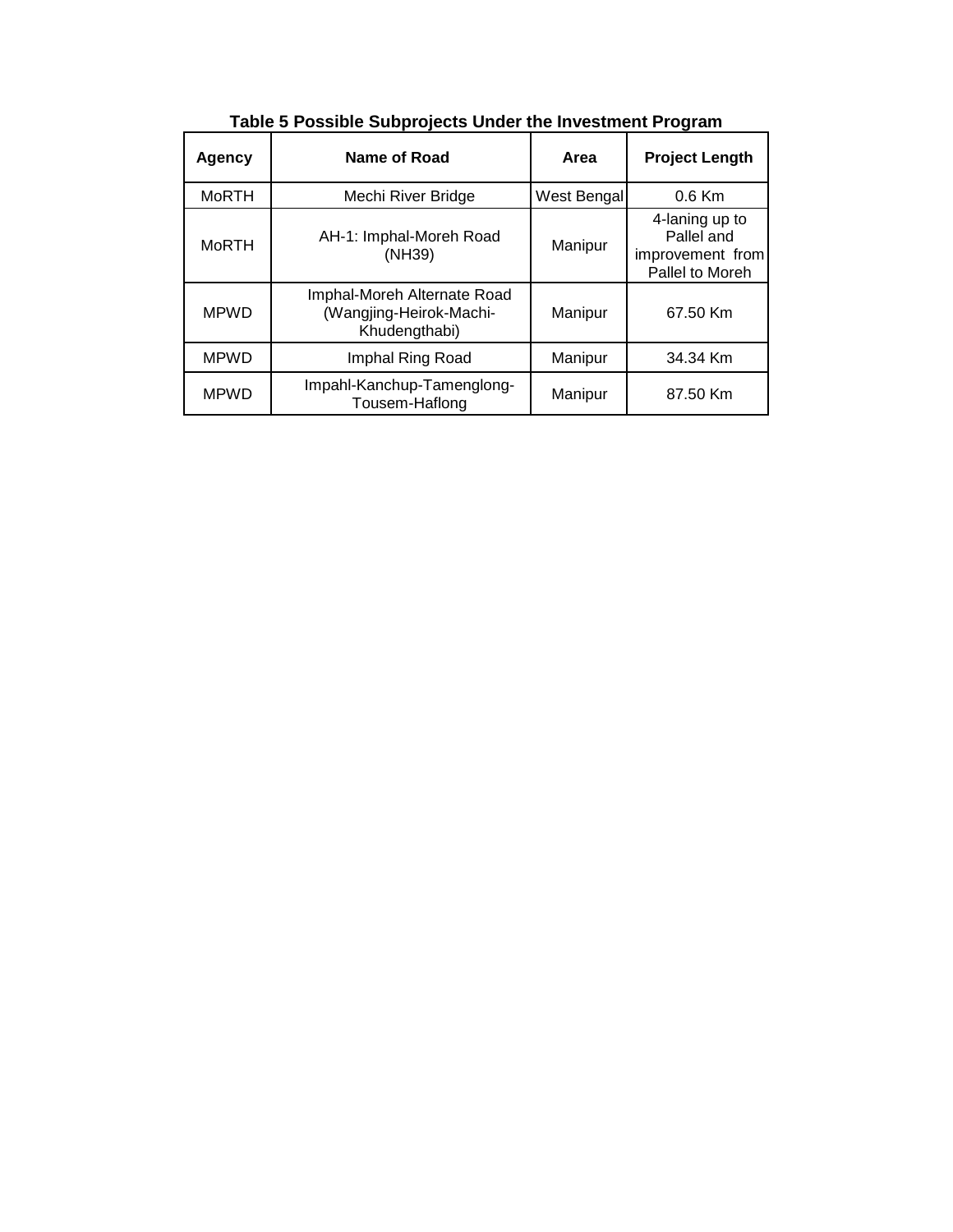| <b>DESIGN AND MONITORING FRAMEWORK FOR THE INVESTMENT PROGRAM</b>                                                          |                                                                                                                                                                                                                                                                                                             |                                                                                                                                                                                    |                                                                                                                                  |  |  |
|----------------------------------------------------------------------------------------------------------------------------|-------------------------------------------------------------------------------------------------------------------------------------------------------------------------------------------------------------------------------------------------------------------------------------------------------------|------------------------------------------------------------------------------------------------------------------------------------------------------------------------------------|----------------------------------------------------------------------------------------------------------------------------------|--|--|
| <b>Design Summary</b>                                                                                                      | <b>Performance Targets and</b><br><b>Indicators with Baselines</b>                                                                                                                                                                                                                                          | <b>Data Sources and</b><br><b>Reporting Mechanisms</b>                                                                                                                             | <b>Assumptions and</b><br><b>Risks</b>                                                                                           |  |  |
| <b>Impact</b><br>Increased domestic<br>and regional trade<br>through NB-NER                                                | By 2025<br>Growth rate of traffic along<br>the project corridor<br>increased by 20% (2013<br>baseline: 4.5% in WB and<br>5.7% in Manipur)                                                                                                                                                                   | MoRTH and state road<br>agencies reports of road<br>conditions and<br>maintenance needs                                                                                            | <b>Assumptions</b><br>Various government<br>development activities<br>effectively coordinated<br>with road sector<br>investment. |  |  |
|                                                                                                                            | Growth rate of cross-border<br>traffic increased by 40%<br>(2013 baseline: 3 %)                                                                                                                                                                                                                             | Border post statistics of<br>customs                                                                                                                                               | Cross-border transport<br>procedures are<br>streamlined.                                                                         |  |  |
| <b>Outcome</b><br>Improved road<br>connectivity and<br>efficiency of the NB-<br><b>NER</b> international<br>trade corridor | By 2022<br>Average daily vehicle-<br>kilometers in the first full<br>year of operations is<br>1,936,000.<br>Average travel time along<br>project major trade roads<br>reduced by 40% (2013<br>baseline: 1.7 hours along<br>Asian Highway 2, 3.5 hours<br>along Asian Highway 48,<br>3.0 hours along Imphal- | Post-implementation<br>measurement by<br>consultants, MoRTH and<br>state road agencies.<br>Post-implementation<br>measurement by<br>consultants, MoRTH and<br>state road agencies. | <b>Assumptions</b><br>The government<br>provides adequate<br>funds for operation and<br>maintenance on time.                     |  |  |
|                                                                                                                            | Moreh)<br>Fatal accident rate along<br>the project roads reduced<br>by 30% of the level in 2012<br>(2012 baseline: Fatal<br>accidents per 100 km-<br>58 on Asian Highway 2,<br>46 on Asian Highway 48,12<br>on Asian Highway 1, and<br>24 on state roads in<br>Manipur)                                     | Accident data collected<br>by MoRTH, state road<br>agencies and police                                                                                                             |                                                                                                                                  |  |  |
| <b>Outputs</b><br>1. Improved roads for<br>regional<br>connectivity                                                        | By 2021<br>500 km roads upgraded<br>and maintained using<br>performance-based<br>contracts                                                                                                                                                                                                                  | For all indicators:<br>Monitoring reports of<br>MoRTH and state road<br>agencies                                                                                                   | <b>Assumptions</b><br>Availability of key<br>construction materials<br>and equipment is<br>stable.                               |  |  |
| 2 Developed capacity<br>and supported<br>project<br>implementation for                                                     | Civil works contractors<br>comply with core labor<br>standards.                                                                                                                                                                                                                                             |                                                                                                                                                                                    | The approved<br>counterpart funding is<br>released on time.                                                                      |  |  |
| <b>MPWD</b>                                                                                                                | 2 workshops covering                                                                                                                                                                                                                                                                                        |                                                                                                                                                                                    |                                                                                                                                  |  |  |

**SCHEDULE 2**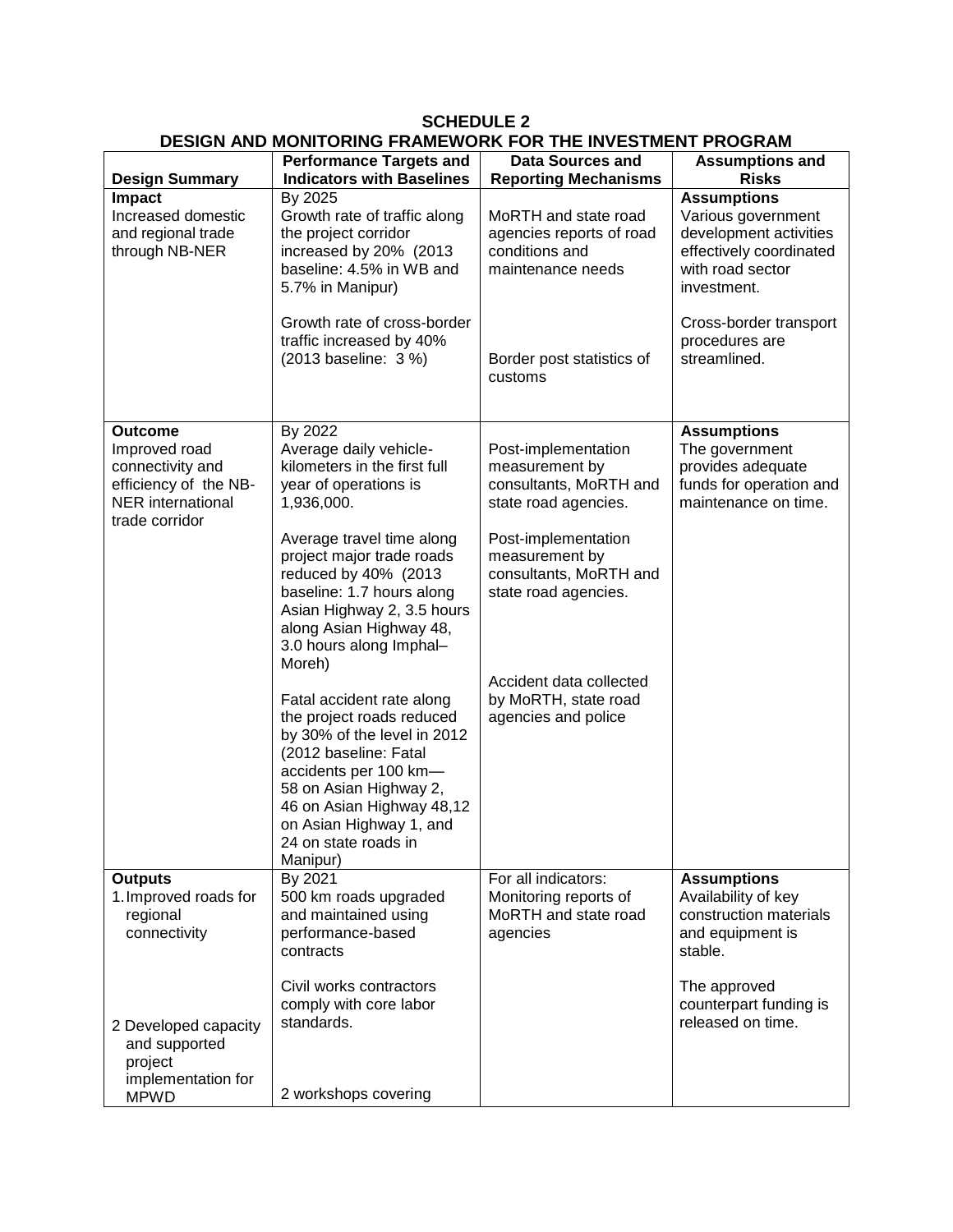| <b>Design Summary</b>                                                                    | <b>Performance Targets and</b><br><b>Indicators with Baselines</b>                                                                             | Data Sources and<br><b>Reporting Mechanisms</b>              | <b>Assumptions and</b><br><b>Risks</b> |  |
|------------------------------------------------------------------------------------------|------------------------------------------------------------------------------------------------------------------------------------------------|--------------------------------------------------------------|----------------------------------------|--|
|                                                                                          | project implementation and<br>financial management for<br>10 MPWD staff completed                                                              |                                                              |                                        |  |
|                                                                                          | Awareness-raising<br>seminars delivered for<br>contractors and<br>construction workers on<br>health and social impacts<br>(including HIV/AIDS) |                                                              |                                        |  |
| <b>Activities with Milestones</b>                                                        |                                                                                                                                                | <b>Inputs</b>                                                |                                        |  |
|                                                                                          | 1. Improved roads for regional connectivity<br>1.1 Engage construction supervision consultants                                                 | ADB: \$500.0 million<br>Government of India: \$242.0 million |                                        |  |
|                                                                                          | for initial packages by September 2014                                                                                                         | Government of Manipur: \$19.6 million                        |                                        |  |
|                                                                                          | 1.2 Complete bidding process for civil works for                                                                                               |                                                              |                                        |  |
| initial packages by September 2014                                                       |                                                                                                                                                |                                                              |                                        |  |
|                                                                                          | 1.3 Complete construction of all civil works by end                                                                                            |                                                              |                                        |  |
| of 2021                                                                                  |                                                                                                                                                |                                                              |                                        |  |
| 2. Developed capacity and supported project<br>implementation for MPWD                   |                                                                                                                                                |                                                              |                                        |  |
| 2.1 Complete staffing of PIUs by January 2014                                            |                                                                                                                                                |                                                              |                                        |  |
| 2.2 Recruit consultants by September 2014                                                |                                                                                                                                                |                                                              |                                        |  |
| 2.2 Complete 2 workshops covering project<br>implementation and financial management for |                                                                                                                                                |                                                              |                                        |  |
| MPWD staff by 2016                                                                       |                                                                                                                                                |                                                              |                                        |  |
|                                                                                          | . <i>.</i>                                                                                                                                     | $\sim$ $\sim$                                                | <b>LAPPER</b>                          |  |

ADB = Asian Development Bank, km = kilometer, MoRTH = Ministry of Road Transport and Highways, MPWD = Manipur Public Works Department, North Bengal - Northeastern Region = NB-NER. Source: Asian Development Bank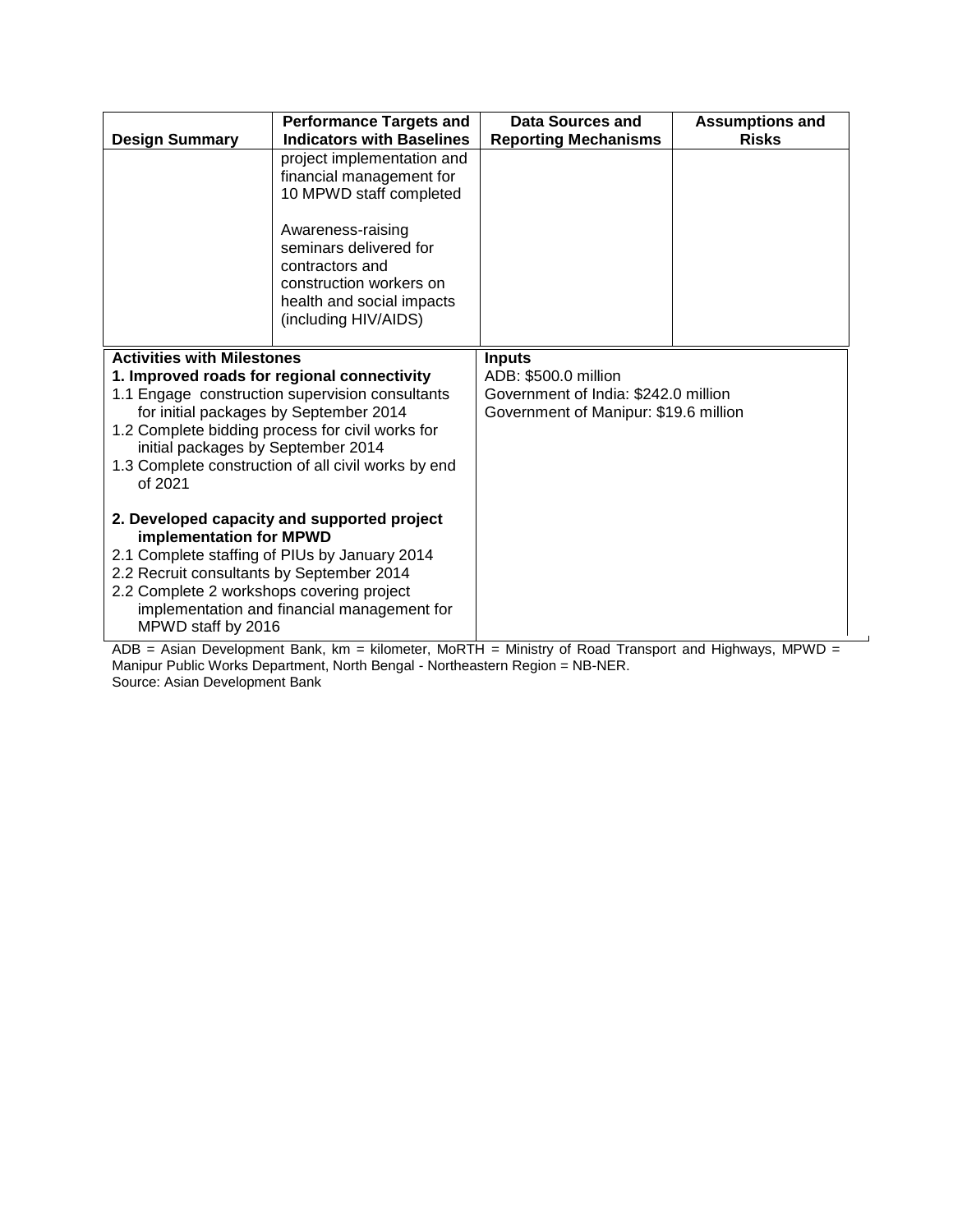## **SCHEDULE 3 IMPLEMENTATION FRAMEWORK**

## **A. Project Management**

1. MoRTH will be the Executing Agency (EA) for the national highway subprojects under the MFF. A Chief Engineer in each region will be in charge of overseeing the implementation of national highway subprojects in its respective region.

2. MoRTH will set up a Project Implementation Unit in Manipur and West Bengal to implement national highway subprojects. For national highways subprojects in West Bengal, the West Bengal Public Works Department (WBPWD) will be PIU/Implementing Agency. For national highway subprojects in Manipur, MoRTH will be PIU supported by the Manipur Public Works Department (MPWD). PIUs will be headed by the Project Director, and will be staffed with qualified officials in the field of road engineering, procurement and contract management, environmental management, resettlement, and accounting.

3. For state road subprojects in Manipur, Manipur acting through the MPWD will be the EA, which will be implemented by a PIU headed by the Project Director.

4. The EAs will be supported by the Authority's Engineer for EPC contracts, and the construction supervision consultants for item-rate contracts. Also, the MFF will provide implementation support consultants (ISC), comprising experts in (i) financial management, (ii) project management, (iii) road safety, (iv) resettlement, (v) environment, and (v) reporting and scheduling. An agency for external monitoring on wildlife conservation activities will be engaged.

5. The steering committee, chaired by Joint Secretary, MoRTH will monitor project implementation and provide support for inter-ministerial coordination. Department of Economic Affairs represents India under the SASEC framework.

## **B. Fund Flow**

6. For the national highway subprojects, the MoRTH Regional Office (RO) at Guwahati and Kolkata will be acting as administrative authority of MoRTH and Regional Pay and Accounts Office (RPAO) at Guwahati and Kolkata will act as the payment authority for the projects under the Investment Program. MoRTH will allocate necessary funds to the MoRTH RPAO in Guwahati and Kolkata. For the eligible ADB loan portion, RPAO Guwahati and Kolkata will prepare withdrawal applications and send them to GoI for reimbursement from ADB. The fund release from MoRTH to RPAO is through budgetary allocation in accordance with internal rules and regulations of MoRTH. All payments for expenditure incurred on project works will be centralized at the concerned RPAO. Bills in respect of works and invoices will be approved by the concerned PIUs in PWDs in the states of Manipur and West Bengal and submitted to the concerned RO of MoRTH, which, after due verification, will forward them to the RPAO for payments directly to the concerned contractor, consultant and/or supplier.

7. The funds flow of state road subprojects in Manipur from GoI to the state government of Manipur will be released based on reimbursement procedure. For the ADB loan portion, Statement of Expenditure will be prepared by MPWD and the disbursement application is sent to Ministry of Finance. The fund released from ADB will be credited to GoI Bank Account, which will be transmitted to Finance Department, Manipur. The Finance Department releases the budget to the MPWD, and MPWD makes the payment to contractors, consultant and suppliers.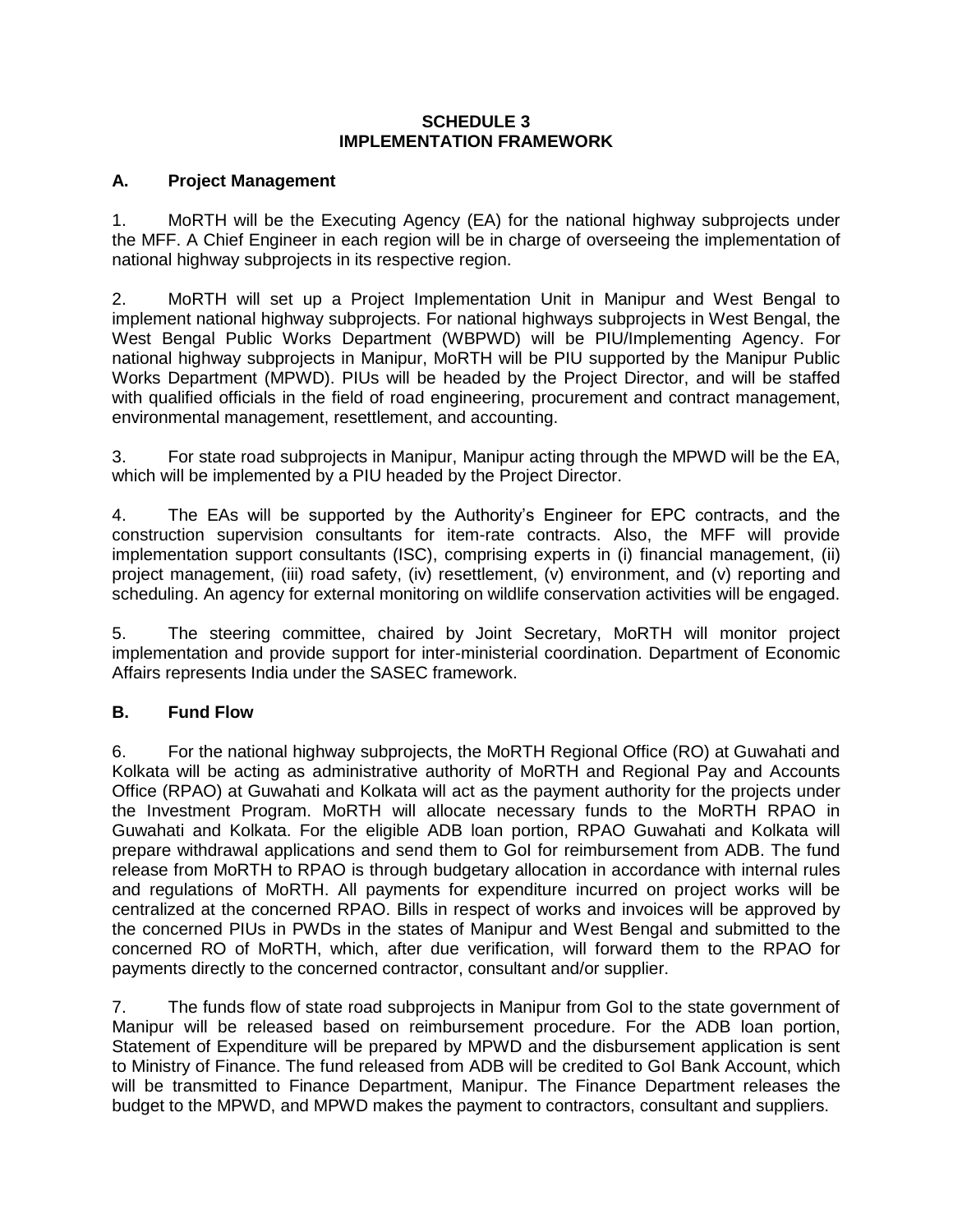# **C. Accounting, Auditing, and Reporting**

8. India, MoRTH and Manipur shall ensure that proper accounts and records are maintained and audited in a timely manner to adequately identify the use of loan proceeds in such manner and details as may be specified under each Loan Agreement and Project Agreement(s).

9. Public disclosure of the project financial statements, including the audit report on the project financial statements, will be guided by ADB's Public Communications Policy (2011). After review, ADB will disclose the project financial statements for the project and the opinion of the auditors on the financial statements within 30 days of the date of their receipt by posting them on ADB website. The Audit Management Letter and the entity level Audited Financial Statements will not be disclosed.

## **D. Project Performance Monitoring and Evaluation**

10. Within 3 months from the effective date of the first loan under the facility, MoRTH shall develop a Project Performance Monitoring System (PPMS) for the project. Similarly, Manipur shall develop PPMS within 3 months from the effective date of the loan to be executed by Manipur. The PPMS shall monitor and evaluate the impacts, outcomes, outputs and activities in relation to the targets and milestones set for the Project

- 11. MoRTH and Manipur shall provide ADB:
	- (a) within 45 days from the close of each quarter, with quarterly progress reports on the respective components of the project and the Investment Program. Such reports shall include information on progress made during the period of review pursuant to the preceding paragraph of this Schedule, a summary financial account for the project, changes, if any in the implementation schedule, problems or difficulties encountered and remedial actions taken, anticipated problems and the proposed remedial measures, and work to be undertaken in the following period; and
	- (b) a Project completion report within 3 months of completion of the project within 3 months of the completion of the Investment Program. Facility completion report will be prepared by MoRTH based on the information provided by each PIU of projects under the Investment Program. These reports shall cover a detailed evaluation of the projects and the Investment Program respectively covering the design, costs, contractors and consultants' performance, social and economic impact, economic rate of return, and other details as may be requested by ADB.

## **E. Project Review**

12. ADB, India, MoRTH, and Manipur shall meet regularly as required, to discuss the progress of the Project and any changes to implementation arrangements or remedial measures required to be undertaken towards achieving the objectives and that of the Investment Program.

13. ADB, India, MoRTH, and Manipur shall undertake a mid-term review of the Project between 24 and 30 months. The review will focus on issues related to implementation arrangements, and agree on changes, if needed, to achieve the objectives of the projects and of the Investment Program respectively.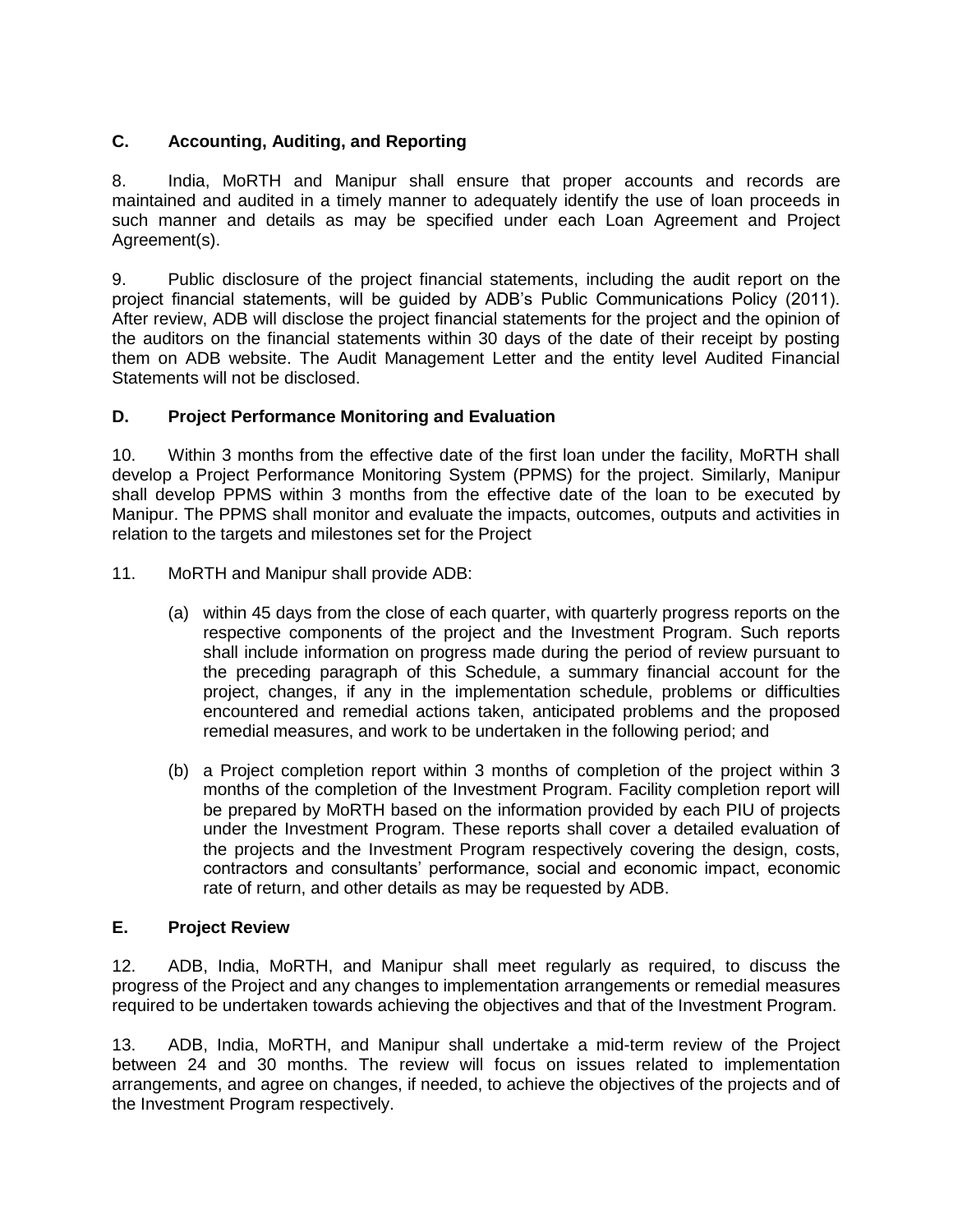## **SCHEDULE 4 SELECTION CRITERIA AND APPROVAL PROCESS FOR PROJECTS**

## **A. Selection Criteria**

1. Each subproject under the SASEC Road Connectivity Investment Program will meet the following selection criteria and approval process.

- (i) The subproject will have substantial regional impacts, including those indentified in by the UNESCAP Asian Highways (AH) Network, SAARC Highway Corridors and BIMSTEC; their alternate and/or extended routes; and roads of having substantial regional cooperation and integration (RCI) impacts.
- (ii) The subproject will be technically feasible, least-cost and a detailed report prepared supporting such feasibility;
- (iii) The subproject will be economically feasible and financially sustainable, and its estimated economic internal rate of return equal to or higher than 12%, based on the economic analysis to be conducted in accordance with ADB's *Guidelines for the Economic Analysis of Project*;
- (iv) The subproject will also be environmentally and socially sound and include measures to mitigate any possible environment and social impacts in accordance with the safeguard frameworks<sup>1</sup> prepared and Safeguard Policy Statement (SPS) 2009. For each subproject, a poverty and social analysis will be conducted in accordance with ADB's guidelines on poverty and social assessment. Similarly, an environmental assessment will be carried out for each project in accordance with the SPS 2009.
- (v) Sufficient counterpart funding has been allocated to implement the project timely and efficiently in accordance with the overall implementation schedule; and;
- (vi) For each project, all necessary Government approvals will be obtained, including MoRTH, MoEF, State Pollution Control Boards, and other relevant agencies, as applicable.

# **B. Approval Procedure**

2. All projects will be prepared and processed in accordance with the procedures set out below.

(i) MoRTH will select and/or endorse a possible project from priority regional connectivity roads. MoRTH and/or Manipur PWD will then conduct a feasibility study for the project including its cost estimate, technical and economic analysis. MoRTH and/or Manipur PWD will also prepare (a) an initial poverty and social assessment (IPSA) and fill out a checklist for (b) involuntary resettlement; (c) indigenous people; and (d) complete the Rapid Environmental Assessment (REA) checklist for screening of environmental issues.

 $\overline{a}$ 1 Environment Assessment and Review Framework (EARF), Resettlement Framework (RF) and IPPF (Indigenous Peoples Planning Framework (IPPF).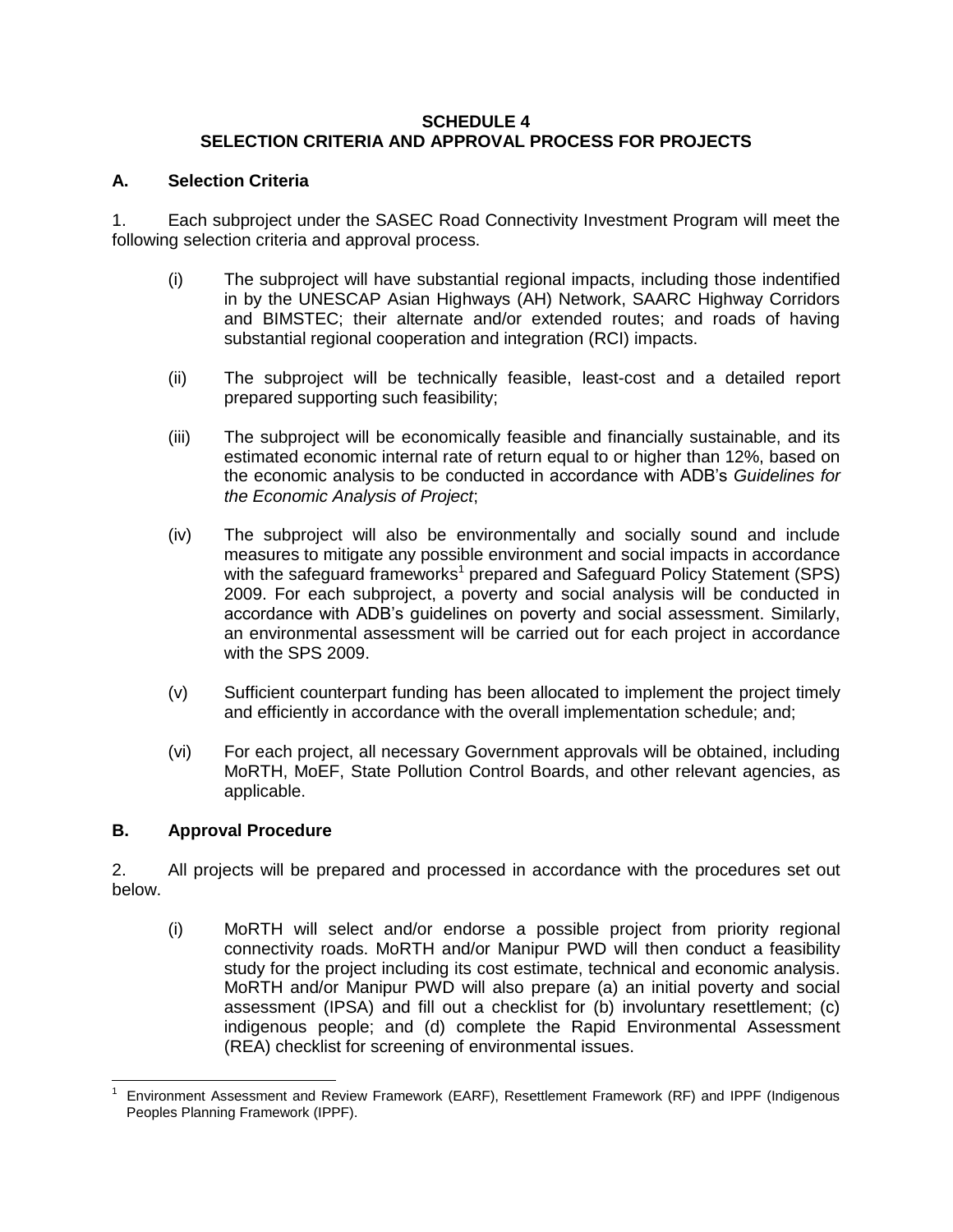- (ii) MoRTH and/or Manipur PWD will submit (a) appraisal reports/project selection and prioritization reports, (b) IPSA, and (c) completed REA checklist to ADB for further review, to obtain necessary guidance with regard to the extent of relevant analysis, assessment or plans.
- (iii) ADB will review the reports submitted by MoRTH and/or Manipur PWD, if ADB finds that a proposed project is not likely to satisfy the eligibility criteria and/or that the agreed procedures, ADB will advise MoRTH and/or Manipur PWD either (a) to modify the project proposal in a manner that will make it eligible for approval; or (b) that the project must be rejected. If a project is rejected, DEA may propose a replacement project. If the ADB finds that the proposed project is likely to satisfy the eligibility criteria and procedures, ADB will advise whether, based on the resettlement checklist a Resettlement Plan is required, and based on the indigenous people checklist, whether an indigenous peoples plan (IPP) is required. Similarly, based on the completed REA checklist it will be determined whether an Environmental Impact Assessment (EIA) report will be required (for environment category A projects) or an Initial Environmental Examination (IEE) will be required (for environment category B projects).
- (iv) Following the review described in (iii) by MoRTH, Manipur PWD and/or ADB, MoRTH and/or Manipur PWD will conduct preliminary design and/or detailed design or other similar design works and, based on those works, develop a Resettlement Plan (if required) and IPP (if required), and prepare an EIA or IEE including an environmental management plan (EMP).
- (v) MoRTH and/or Manipur PWD will disclose the Resettlement Plan, IPP and draft EIA/IEE to the affected persons and incorporate the results of the consultation.
- (vi) The reports of preliminary design/other design work, including the Resettlement Plan (if required), IPP (if required) and EIA/IEE, will be submitted by MoRTH and state road agencies in light of the relevant safeguard frameworks and following examples provided by the ADB based on the appraisal of the sample project.
- (vii) MoRTH and/or Manipur PWD will send the relevant safeguard documents (the Resettlement Plan [if required], IPP [if required] and EIA/IEE) to ADB for final review and approval. After completion of detailed engineering designs if there is a need to prepare a revised (i) resettlement plan, (ii) IPP, and (iii) EIA/IEE, then it will be submitted to ADB for review before any contracts are awarded.
- (viii) After reviewing the appraisal reports and relevant safeguard documents, if ADB finds that the proposed project does satisfy the eligibility criteria and procedures, ADB will approve the project. If ADB finds that the proposed project does not satisfy the eligibility criteria and procedures, or does not comply with ADB's safeguard policies, ADB may (a) advise MoRTH and/or Manipur PWD on remedial actions to be taken for the proposed project in order for it to comply or (b) reject the project.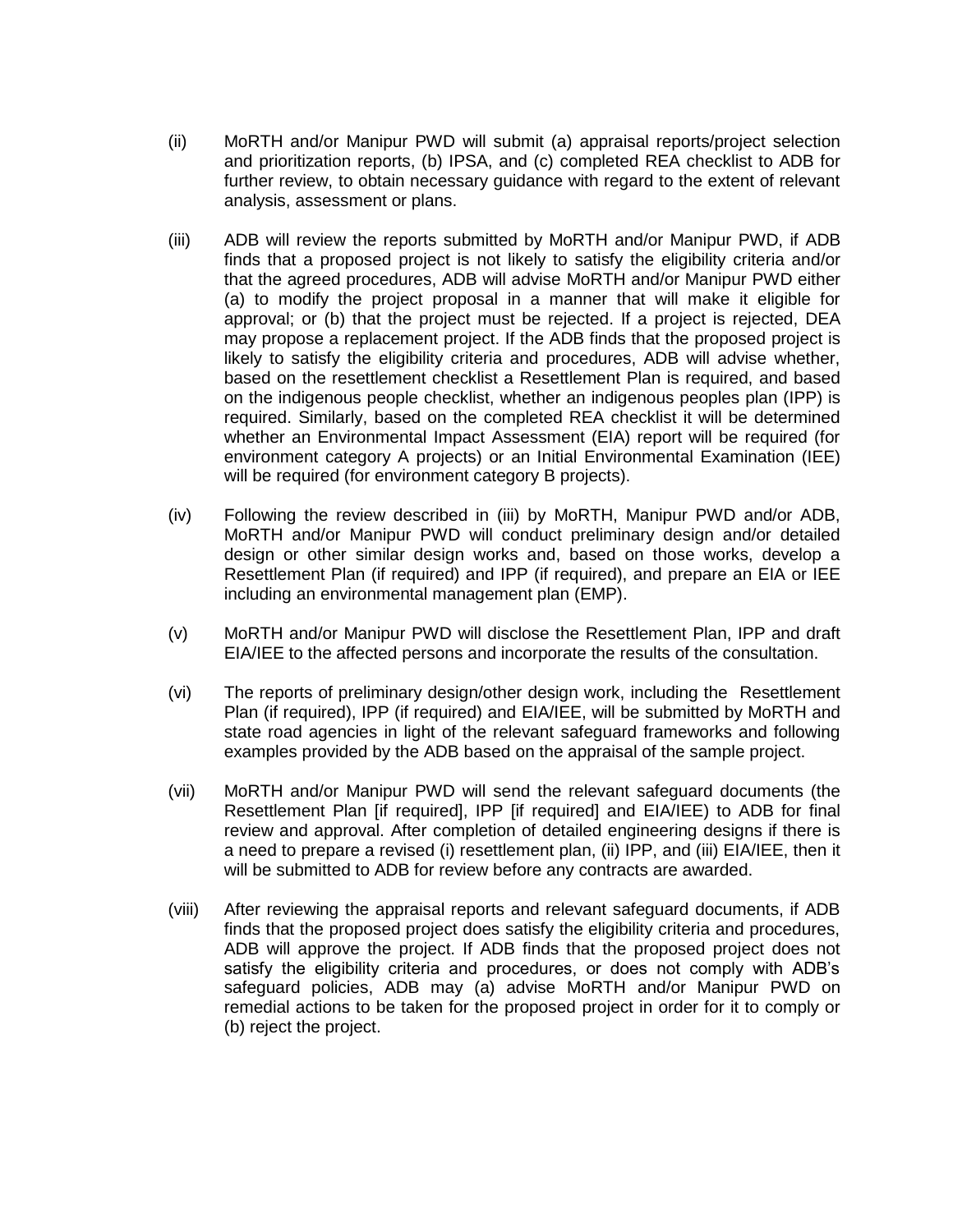### **SCHEDULE 5 SOCIAL DIMENSION AND SAFEGUARD REQUIREMENTS**

1. India will ensure, cause the Ministry of Road Transport and Highways (MoRTH), the Manipur Public Works Department (MPWD) and the West Bengal Public Works Department (WBPWD) to ensure, that all the requirements prescribed in this Schedule, and the following social and safeguard frameworks and plans that have been prepared with respect to the Facility and the first tranche and of which ADB has been provided full copies, and which are deemed incorporated herein by reference, are complied with during the processing and implementation of the components/projects under the Facility.

- (i) Environmental Assessment and Review Framework, dated February 2014,
- (ii) Resettlement Framework dated February 2014,
- (iii) Indigenous Peoples Planning Framework dated February 2014,
- (iv) Two Combined Resettlement Plan and Indigenous Peoples Plan for AH-2 and AH-48 dated January 2014, and
- (v) Environmental Impact Assessment for AH-2 and AH-48,  $(1<sup>st</sup>$  draft on 9 August 2014) January 2014.

2. The frameworks cover the Facility-specific information and requirements in accordance with ADB's safeguard policies: (i) the general anticipated impacts of the components or projects likely to be financed under the MFF on the environment, involuntary resettlement, and indigenous peoples; (ii) the safeguard criteria that are to be used in selecting components, projects; (iii) the requirements and procedure that will be followed for screening and categorization, impact assessments, development of management plans, public consultation and information disclosure (including the 120-day disclosure rule, if required), and monitoring and reporting; and (iv) the institutional arrangements (including budget and capacity building requirements), grievance redress mechanisms and the client's and ADB's responsibilities and authorities for the preparation, review and clearance of safeguard documents.

3. Prior to the preparation of each PFR, the applicability and relevance of each safeguard framework for environmental assessment, involuntary resettlement, and indigenous people will be reviewed by India, MoRTH, MPWD and WBPWD and updated to ensure relevance and consistency with applicable country legal frameworks and ADB's Safeguard Policy Statement (2009), as amended from time to time.

4. In all cases, for each new PFR preparation, India will cause MoRTH, MPWD and WBPWD to review ongoing projects to check on the status of compliance with the social and environment safeguard plans and frameworks, and submit due diligence reports of the earlier PFR to ADB, together with other required safeguard documents and semiannual monitoring reports relevant to the components/projects included in the tranche being processed. In any case if significant involuntary resettlement and environment issues are identified in the course of the implementation and review of ongoing projects, a corrective action plan will be prepared to address such issues and submitted to ADB.

5. Semi-annual monitoring reports that describe the progress of the implementation of resettlement and environmental activities and any compliance issues and corrective actions (if any) will be submitted to ADB.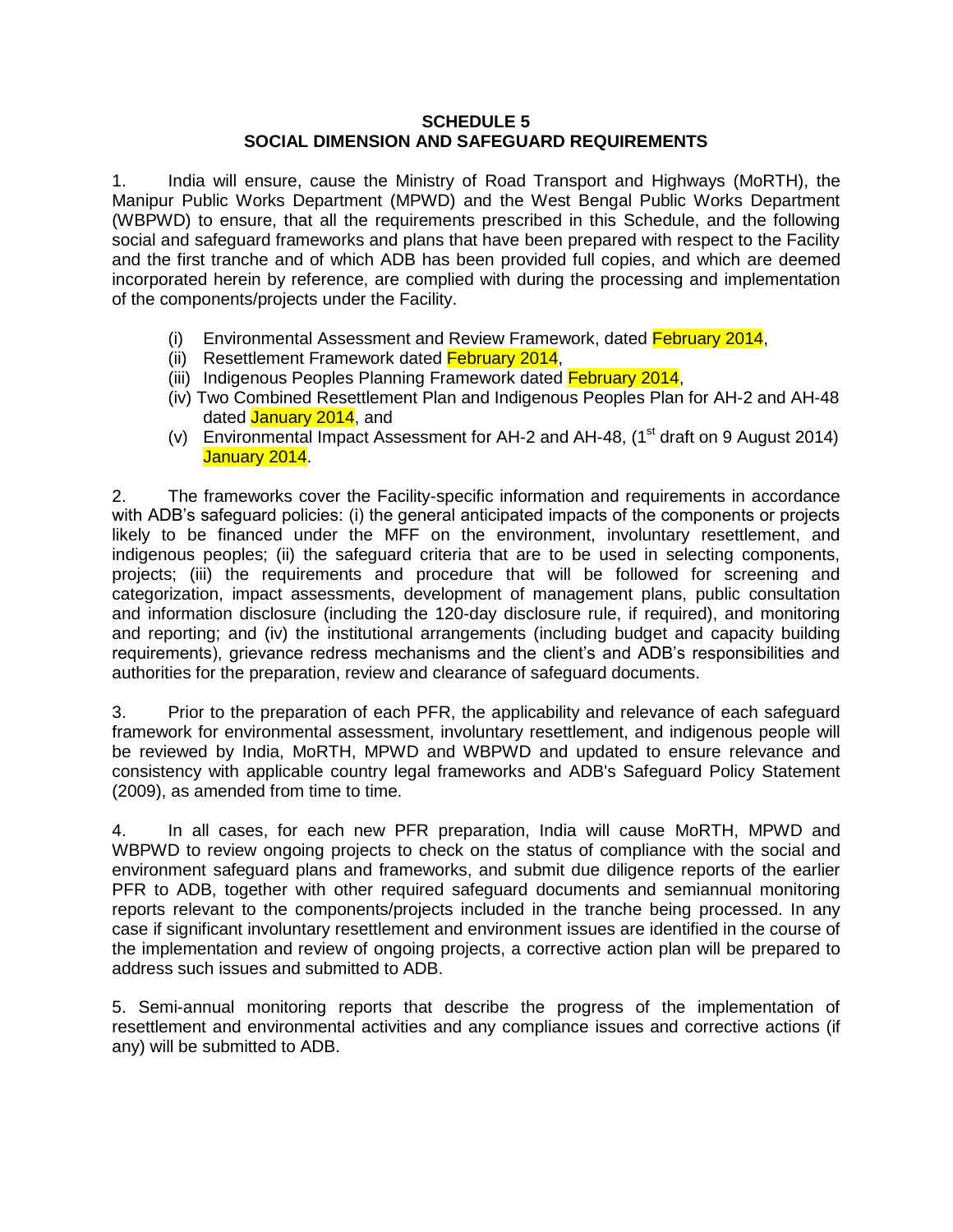### **SCHEDULE 6 UNDERTAKINGS**

India shall ensure, and shall cause MoRTH and the States to ensure the following:

1. MoRTH and the States remain committed to implementation of the Investment Program and the Regional Road Connectivity Program and achieve their respective objectives in a timely manner.

2. In the event of any change in the Regional Road Connectivity Program, India will, and will cause MoRTH and the States to, assess with ADB the potential impact on the Investment Program and evaluate any change in scope, amendment, or continuation, as appropriate, of the Investment Program.

3. MoRTH and the States shall employ sufficient staff for the duration of the Investment Program with adequate and relevant expertise in the field of project management, financial management, engineering, construction supervision, procurement, and environmental and social safeguards implementation; MoRTH and the States shall ensure that all subprojects are implemented in accordance with the detailed arrangements set forth in the FAM, and if applicable, any PAM that may be prepared for any portion of the Investment Program and Facility. Any subsequent change to the FAM (or PAM) shall become effective only after approval of such change by India and ADB.

4. MoRTH and the States shall provide all counterpart funds, land and facilities required for timely and effective implementation of subprojects under the Investment Program, including, without limitation, any funds required (i) to sustain the facilities created or rehabilitated under the subprojects; (ii) to mitigate unforeseen environmental and social impacts; and (iii) to meet additional costs arising from design changes, price escalation in construction costs and/or unforeseen circumstances.

5. All subprojects are selected and approved in accordance with the selection criteria and approval process set out in Schedule 4 of this FFA and all documents forming the basis for screening, selection and processing of subprojects are made available to ADB upon request and are kept available for such purposes for a minimum period of five years from the date of the relevant project completion report.

6. Works contracts (i) follow all applicable labor laws of India and the States and that these further include provisions to the effect that contractors (a) carry out HIV/AIDS awareness programs through the ISC for labor and disseminate information at worksites on risks of sexually transmitted diseases and HIV/AIDS as part of health and safety measures for those employed during construction and in project influenced areas; (b) follow and implement all statutory provisions on labor (including not employing or using children as labor, equal pay for equal work), health, safety, welfare, sanitation, and working conditions; and (c) encourage increased employment of women and local poor and disadvantaged persons for construction purposes, provided that the requirements for efficiency are adequately me. The contracts will include clauses for termination in case of any breach of the stated provisions by the contractors.

7. MoRTH and Manipur shall announce the Investment Program and business opportunities associated with the Investment Program on each website. In addition, the website shall at least disclose the following information in relation to goods and services procured for the